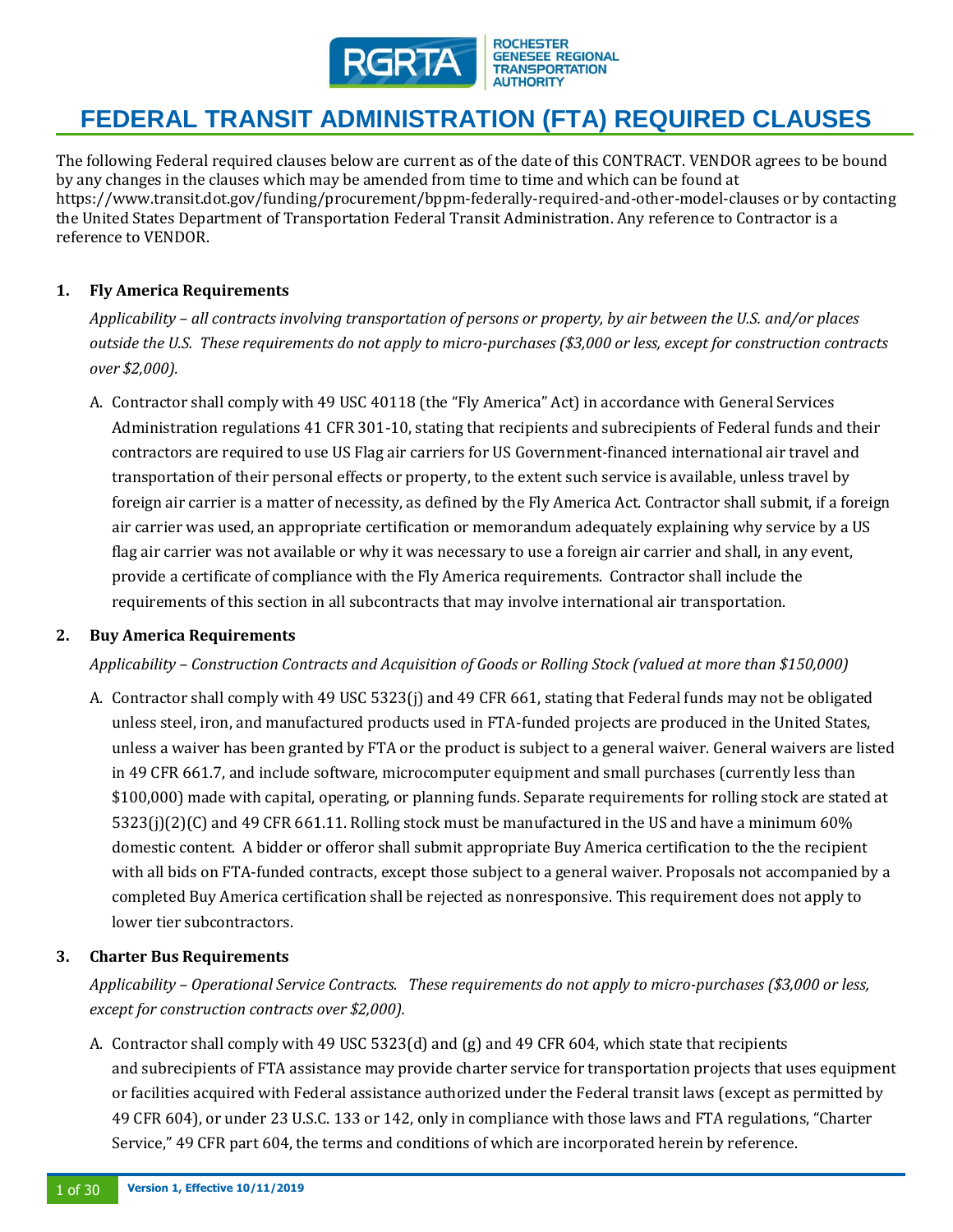

#### **4. School Bus Requirements**

*Applicability – Operational Service Contracts. These requirements do not apply to micro-purchases (\$3,000 or less, except for construction contracts over \$2,000).*

A. Pursuant to 69 USC 5323(f) or (g) as amended by MAP-21, 23 USC 133, 23 USC 142, and 49 CFR 605, recipients and subrecipients of FTA assistance shall not engage in school bus operations exclusively for transportation of students and school personnel in competition with private school bus operators unless qualified under specified exemptions. When operating exclusive school bus service under an allowable exemption, recipients and subrecipients shall not use federally funded equipment, vehicles, or facilities. Violations. If a Recipient or any Third Party Participant that has operated school bus service in violation of FTA's School Bus laws and regulations, FTA may: (1) Require the Recipient or Third Party Participant to take such remedial measures as FTA considers appropriate, or (2) Bar the Recipient or Third Party Participant from receiving Federal transit funds.

#### **5. Cargo Preference - Use of US-Flag Vessels**

*Applicability – Contracts involving equipment, materials or commodities which may be transported by ocean vessels. These requirements do not apply to micro-purchases (\$3,000 or less, except for construction contracts over \$2,000).*

A. Contractor shall: a. use privately owned US-Flag commercial vessels to ship at least 50% of the gross tonnage (computed separately for dry bulk carriers, dry cargo liners, and tankers) involved, whenever shipping any equipment, material, or commodities pursuant to the underlying contract to the extent such vessels are available at fair and reasonable rates for US flag commercial vessels; b. furnish within 20 working days following the loading date of shipments originating within the US or within 30 working days following the loading date of shipments originating outside the US, a legible copy of a rated, "on-board" commercial bill-of-lading in English for each shipment of cargo described herein to the Division of National Cargo, Office of Market Development, Maritime Administration, Washington, DC 20590 and to the recipient (through contractor in the case of a subcontractor's bill-of-lading.) c. include these requirements in all subcontracts issued pursuant to this contract when the subcontract involves the transport of equipment, material, or commodities by ocean vessel.

#### **6. Seismic Safety**

*Applicability – Construction of new buildings or additions to existing buildings. These requirements do not apply to micro-purchases (\$3,000 or less, except for construction contracts over \$2,000).* 

A. Contractor agrees that any new building or addition to an existing building shall be designed and constructed in accordance with the standards required in USDOT Seismic Safety Regulations 49 CFR 41 and shall certify compliance to the extent required by the regulation. Contractor shall also ensure that all work performed under this contract, including work performed by subcontractors, complies with the standards required by 49 CFR 41 and the certification of compliance issued on the project.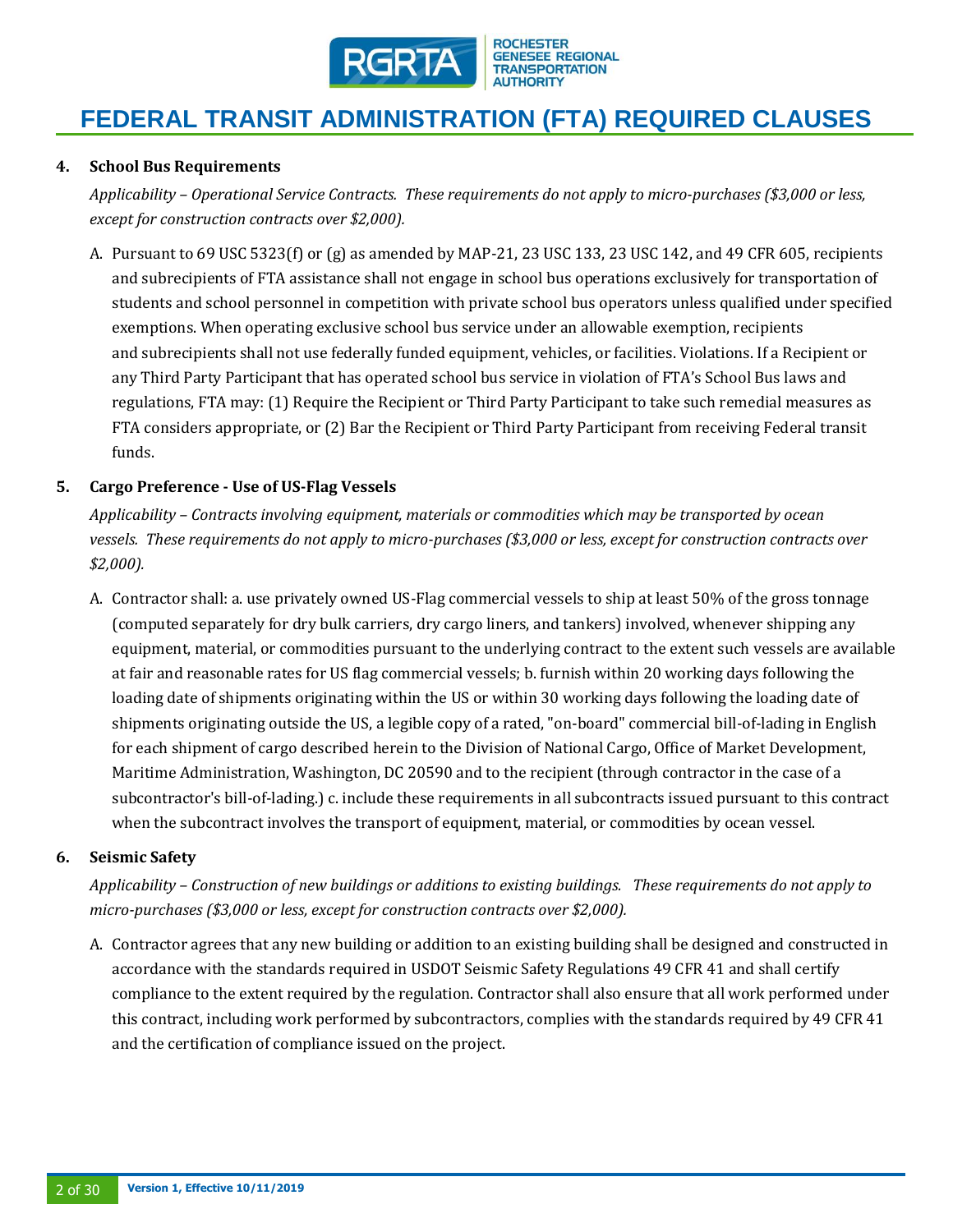

### **7. Energy Conservation**

*Applicability – All Contracts except micro-purchases (\$3,000 or less, except for construction contracts over \$2,000)* 

A. Contractor shall comply with mandatory standards and policies relating to energy efficiency, stated in the state energy conservation plan issued in compliance with the Energy Policy & Conservation Act.

#### **8. Clean Water**

#### *Applicability – All Contracts and Subcontracts over \$100,000*

A. Contractor shall comply with all applicable standards, orders or regulations issued pursuant to the Federal Water Pollution Control Act, as amended, 33 USC 1251 et seq. Contractor shall report each violation to the recipient and understands and agrees that the recipient shall, in turn, report each violation as required to FTA and the appropriate EPA Regional Office. Contractor shall include these requirements in each subcontract exceeding \$100,000 financed in whole or in part with FTA assistance.

#### **9. Bus Testing**

#### *Applicability – Rolling Stock/Turnkey*

- A. Contractor [manufacturer] shall comply with 49 USC A5323(c), applicable amendments of Map-21, and FTA's implementing regulation 49 CFR 665 and shall perform the following:
	- a. A manufacturer of a new bus model or a bus produced with a major change in components or configuration shall provide a copy of the final test report to the recipient prior to the recipient's final acceptance of the first vehicle.
	- b. A manufacturer who releases a report under para. 1 above shall provide notice to the operator of the testing facility that the report is available to the public.
	- c. If the manufacturer represents that the vehicle was previously tested, the vehicle being sold should have the identical configuration and major components as the vehicle in the test report, which must be provided to the recipient prior to the recipient's final acceptance of the first vehicle. If configuration or components are not identical, the manufacturer shall provide a description of the change and the manufacturer's basis for concluding that it is not a major change requiring additional testing.
	- d. If the manufacturer represents that the vehicle is "grandfathered" (has been used in mass transit service in the US before Oct. 1, 1988, and is currently being produced without a major change in configuration or components), the manufacturer shall provide the name and address of the recipient of such a vehicle and the details of that vehicle's configuration and major components.

#### **10. Pre-Award & Post-Delivery Audit Requirements**

#### *Applicability – Rolling Stock/Turnkey*

- A. Contractor shall comply with 49 USC 5323(l) and FTA's implementing regulation 49 CFR 663 and submit the following certifications:
	- a. Buy America Requirements: Contractor shall complete and submit a declaration certifying either compliance or noncompliance with Buy America. If contractor certifies compliance with Buy America, it shall submit documentation listing:
		- i. Component and subcomponent parts of the rolling stock to be purchased identified by manufacturer of the parts, their country of origin and costs; and
		- ii. The location of the final assembly point for the rolling stock, including a description of the activities that will take place at the final assembly point and the cost of final assembly.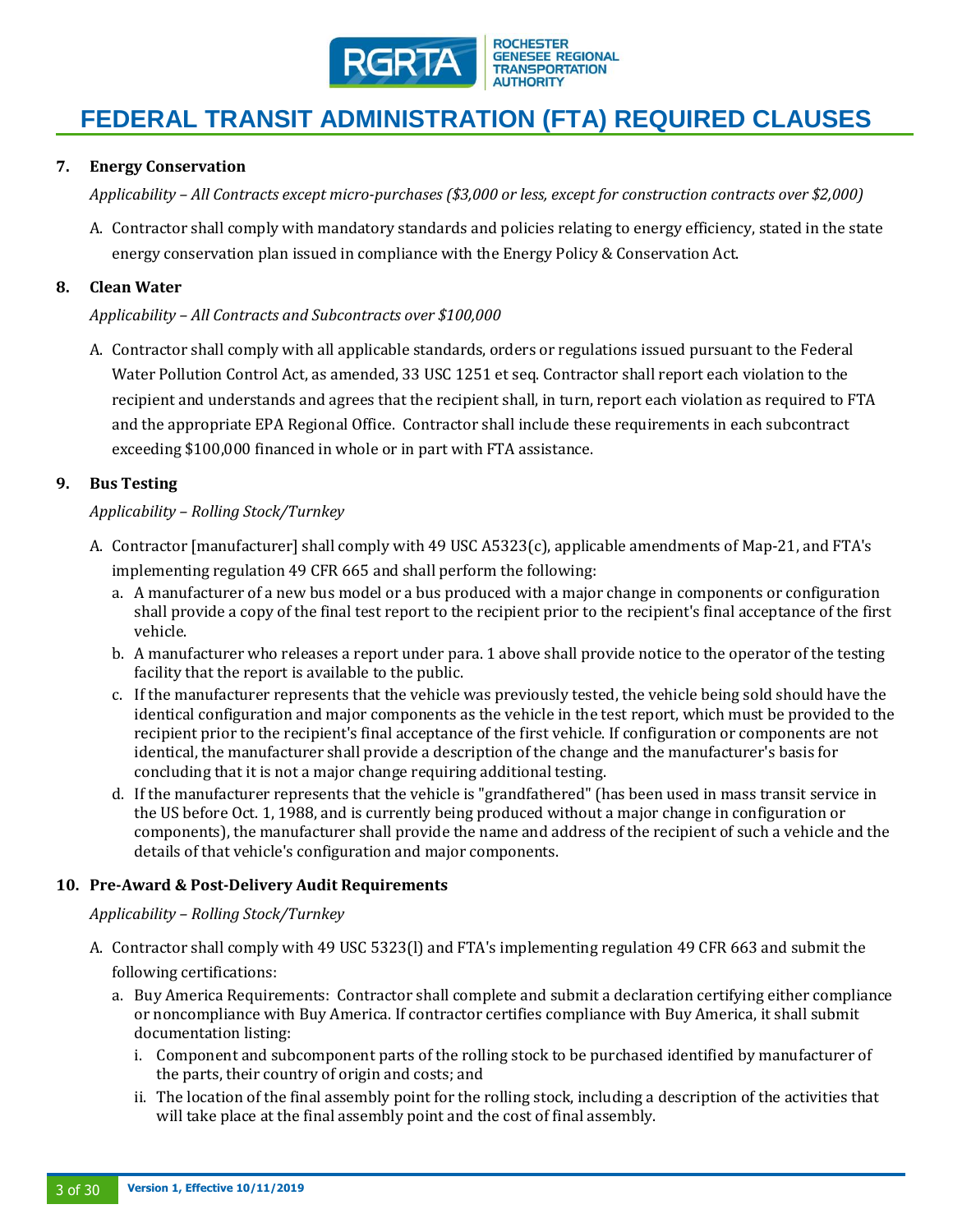

- b. Solicitation Specification Requirements: Contractor shall submit evidence that it will be capable of meeting the bid specifications.
- c. Federal Motor Vehicle Safety Standards (FMVSS): Contractor shall submit 1) manufacturer's FMVSS selfcertification sticker information that the vehicle complies with relevant FMVSS or 2) manufacturer's certified statement that the buses will not be subject to FMVSS regulations.

#### **11. Lobbying**

*Applicability - Construction/Architectural and Engineering/Acquisition of Rolling Stock/Professional Service Contract/Operational Service Contract/Turnkey contracts over \$100,000* 

A. Byrd Anti-Lobbying Amendment, 31 U.S.C. 1352, as amended by the Lobbying Disclosure Act of 1995, P.L. 104- 65 [to be codified at 2 U.S.C. § 1601, et seq.] - Contractors who apply or bid for an award of \$100,000 or more shall file the certification required by 49 CFR part 20, "New Restrictions on Lobbying." Each tier certifies to the tier above that it will not and has not used Federal appropriated funds to pay any person or organization for influencing or attempting to influence an officer or employee of any agency, a member of Congress, officer or employee of Congress, or an employee of a member of Congress in connection with obtaining any Federal contract, grant or any other award covered by 31 U.S.C. 1352. Each tier shall also disclose the name of any registrant under the Lobbying Disclosure Act of 1995 who has made lobbying contacts on its behalf with non-Federal funds with respect to that Federal contract, grant or award covered by 31 U.S.C. 1352. Such disclosures are forwarded from tier to tier up to the recipient.

#### **12. Access to Records and Reports**

*Applicability – As shown below. These requirements do not apply to micro-purchases (\$3,000 or less, except for construction contracts over \$2,000)*

- A. The following access to records requirements apply to this Contract:
	- a. Where the purchaser is not a State but a local government and is an FTA recipient or a subgrantee of FTA recipient in accordance with 49 CFR 18.36(i), contractor shall provide the purchaser, the FTA, the US Comptroller General or their authorized representatives access to any books, documents, papers and contractor records which are pertinent to this contract for the purposes of making audits, examinations, excerpts and transcriptions. Contractor shall also, pursuant to 49 CFR 633.17, provide authorized FTA representatives, including any PMO contractor, access to contractor's records and construction sites pertaining to a capital project, defined at 49 USC 5302(a)1, which is receiving FTA assistance through the programs described at 49 USC 5307, 5309 or 5311.
	- b. Where the purchaser is a State and is an FTA recipient or a subgrantee of FTA recipient in accordance with 49 CFR 633.17, contractor shall provide the purchaser, authorized FTA representatives, including any PMO Contractor, access to contractor's records and construction sites pertaining to a capital project, defined at 49 USC 5302(a)1, which receives FTA assistance through the programs described at 49 USC 5307, 5309 or 5311. By definition, a capital project excludes contracts of less than the simplified acquisition threshold currently set at \$100,000.
	- c. Where the purchaser enters into a negotiated contract for other than a small purchase or under the simplified acquisition threshold and is an institution of higher education, a hospital or other non-profit organization and is an FTA recipient or a subgrantee of FTA recipient in accordance with 49 CFR 19.48, contractor shall provide the purchaser, the FTA, the US Comptroller General or their authorized representatives, access to any books, documents, papers and record of the contractor which are directly pertinent to this contract for the purposes of making audits, examinations, excerpts and transcriptions.
	- d. Where a purchaser which is an FTA recipient or a subgrantee of FTA recipient in accordance with 49 USC 5325(a) enters into a contract for a capital project or improvement (defined at 49 USC 5302(a)1) through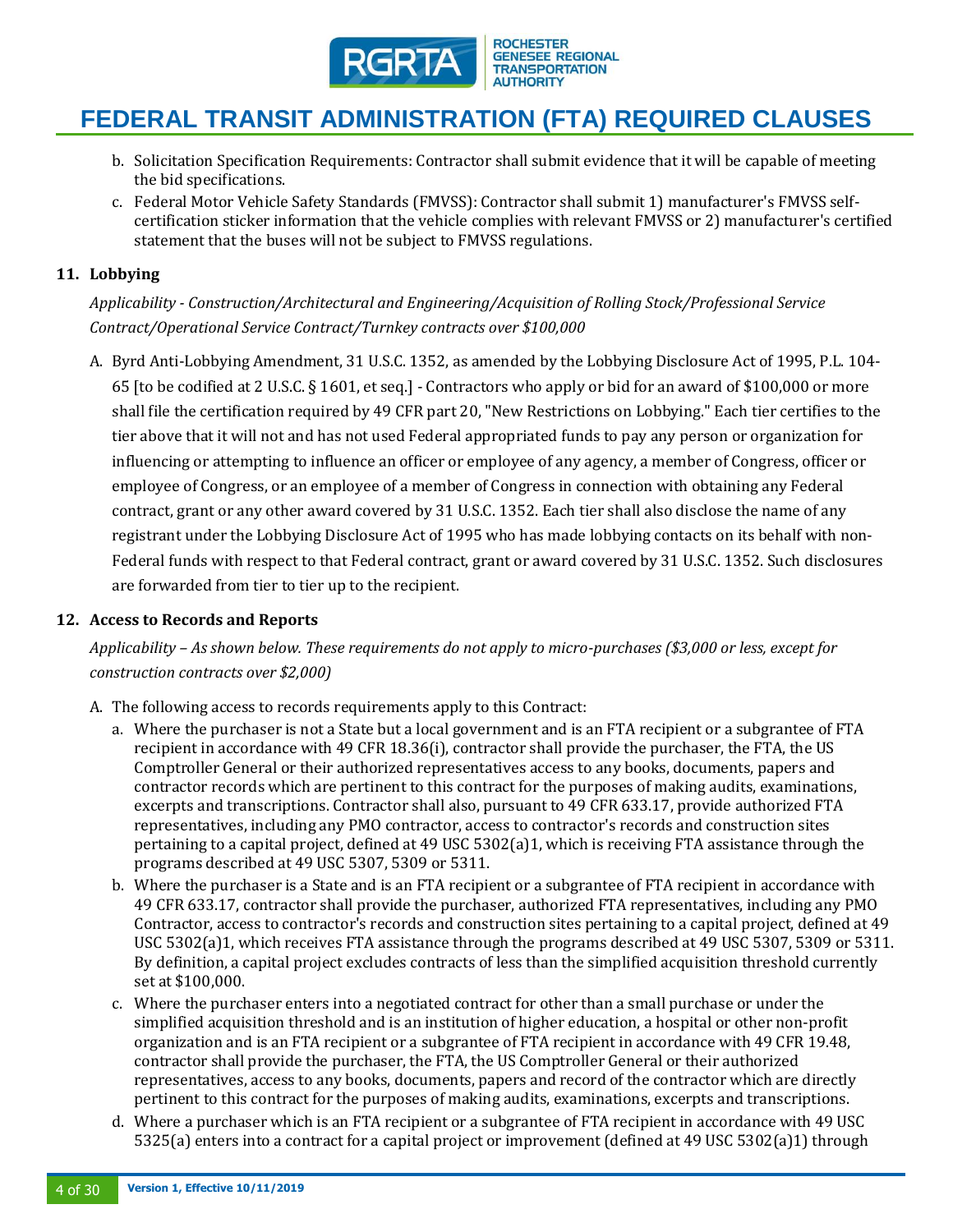

# **FEDERAL TRANSIT ADMINISTRATION (FTA) REQUIRED CLAUSES**

other than competitive bidding, contractor shall make available records related to the contract to the purchaser, the Secretary of USDOT and the US Comptroller General or any authorized officer or employee of any of them for the purposes of conducting an audit and inspection.

- e. Contractor shall permit any of the foregoing parties to reproduce by any means whatsoever or to copy excerpts and transcriptions as reasonably needed.
- f. Contractor shall maintain all books, records, accounts and reports required under this contract for a period of not less than three (3) years after the date of termination or expiration of this contract, except in the event of litigation or settlement of claims arising from the performance of this contract, in which case contractor agrees to maintain same until the recipient, FTA Administrator, US Comptroller General, or any of their authorized representatives, have disposed of all such litigation, appeals, claims or exceptions related thereto. Re: 49 CFR 18.39(i)(11).
- B. FTA does not require the inclusion of these requirements in subcontracts.

### **13. Federal Changes**

*Applicability – All Contracts except micro-purchases (\$3,000 or less, except for construction contracts over \$2,000)*

A. Contractor shall comply with all applicable FTA regulations, policies, procedures and directives, including without limitation those listed directly or by reference in the Master Agreement between the recipient and FTA, as they may be amended or promulgated from time to time during the term of the contract. Contractor's failure to comply shall constitute a material breach of the contract.

#### **14. Bonding Requirements**

- A. For those construction or facility improvement contracts or subcontracts exceeding \$100,000. FTA may accept the bonding policy and requirements of the recipient, provided that they meet the minimum requirements for construction contracts as follows:
	- a. A bid guarantee from each bidder equivalent to five (5) percent of the bid price. The "bid guarantees" shall consist of a firm commitment such as a bid bond, certifies check, or other negotiable instrument accompanying a bid as assurance that the bidder will, upon acceptance of his bid, execute such contractual documents as may be required within the time specified.
	- b. A performance bond on the part to the Contractor for 100 percent of the contract price. A "performance bond" is one executed in connection with a contract to secure fulfillment of all the contractor's obligations under such contract.
	- c. A payment bond on the part of the contractor for 100 percent of the contract price. A "payment bond" is one executed in connection with a contract to assure payment, as required by law, of all persons supplying labor and material in the execution of the work provided for in the contract. Payment bond amounts required from Contractors are as follows:
		- i. 50% of the contract price if the contract price is not more than \$1 million;
		- ii. 40% of the contract price if the contract price is more than \$1 million but not more than \$5 million; or
		- iii. \$2.5 million if the contract price is more than \$5 million.
	- d. A cash deposit, certified check or other negotiable instrument may be accepted by a grantee in lieu of performance and payment bonds, provided the grantee has established a procedure to assure that the interest of FTA is adequately protected. An irrevocable letter of credit would also satisfy the requirement for a bond.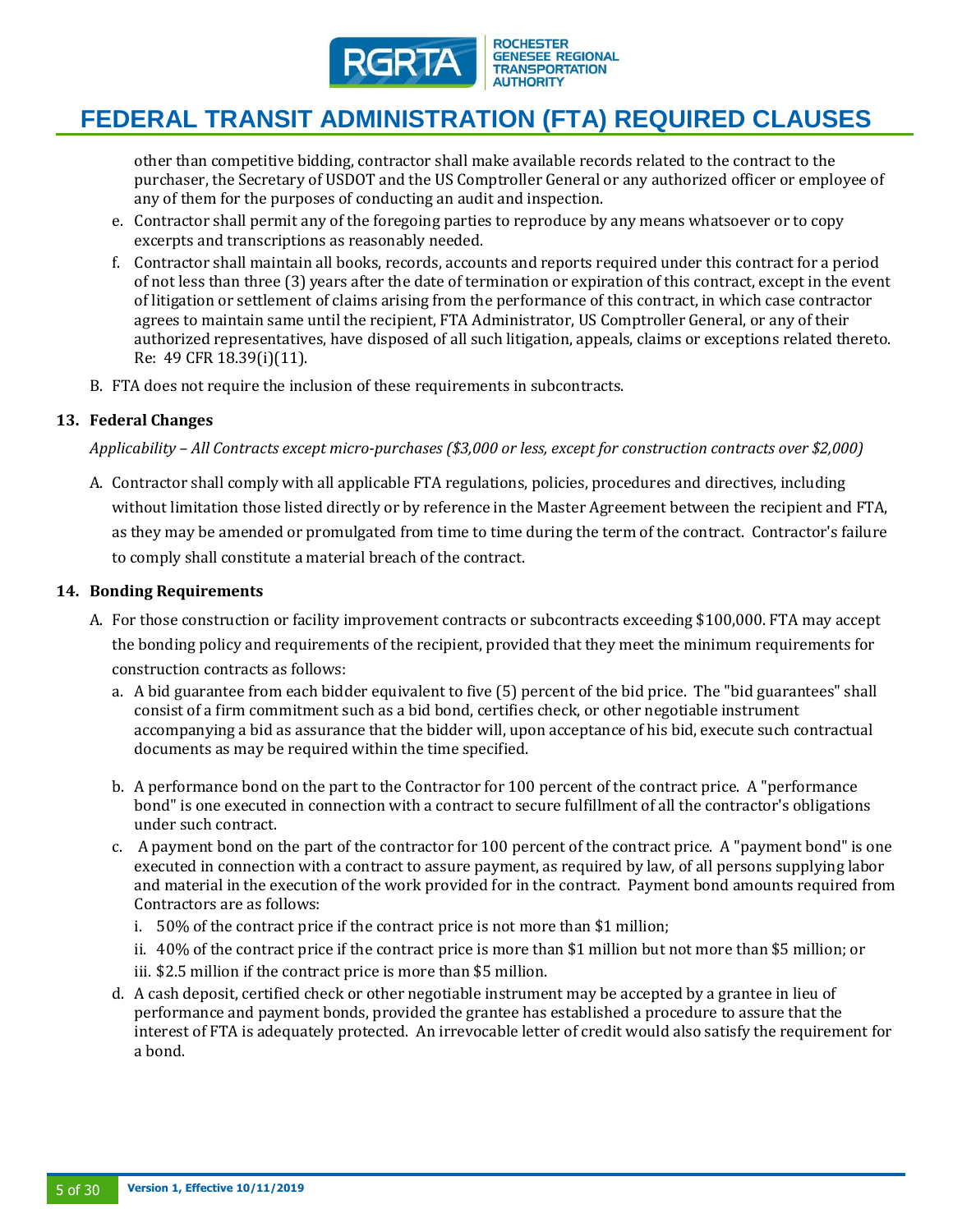

### *14.1. Bid Bond Requirements (Construction)*

- A. Bid Security A Bid Bond must be issued by a fully qualified surety company acceptable to (Recipient) and listed as a company currently authorized under 31 CFR, Part 223 as possessing a Certificate of Authority as described thereunder.
- B. Rights Reserved In submitting this Bid, it is understood and agreed by bidder that the right is reserved by (Recipient) to reject any and all bids, or part of any bid, and it is agreed that the Bid may not be withdrawn for a period of [ninety (90)] days subsequent to the opening of bids, without the written consent of (Recipient).
- C. It is also understood and agreed that if the undersigned bidder should withdraw any part or all of his bid within [ninety (90)] days after the bid opening without the written consent of (Recipient), shall refuse or be unable to enter into this Contract, as provided above, or refuse or be unable to furnish adequate and acceptable Performance Bonds and Labor and Material Payments Bonds, as provided above, or refuse or be unable to furnish adequate and acceptable insurance, as provided above, he shall forfeit his bid security to the extent of (Recipient's) damages occasioned by such withdrawal, or refusal, or inability to enter into an agreement, or provide adequate security therefor.
- D. It is further understood and agreed that to the extent the defaulting bidder's Bid Bond, Certified Check, Cashier's Check, Treasurer's Check, and/or Official Bank Check (excluding any income generated thereby which has been retained by (Recipient) as provided in [Item x "Bid Security" of the Instructions to Bidders]) shall prove inadequate to fully recompense (Recipient) for the damages occasioned by default, then the undersigned bidder agrees to indemnify (Recipient) and pay over to (Recipient) the difference between the bid security and (Recipient's) total damages, so as to make (Recipient) whole.
- E. The undersigned understands that any material alteration of any of the above or any of the material contained on this form, other than that requested, will render the bid unresponsive.

### *14.2. Performance and Payment Bonding Requirements (Construction)*

- A. The Contractor shall be required to obtain performance and payment bonds as follows:
	- a. Performance bonds
		- i. The penal amount of performance bonds shall be 100 percent of the original contract price, unless the (Recipient) determines that a lesser amount would be adequate for the protection of the (Recipient).
		- ii. The (Recipient) may require additional performance bond protection when a contract price is increased. The increase in protection shall generally equal 100 percent of the increase in contract price. The (Recipient) may secure additional protection by directing the Contractor to increase the penal amount of the existing bond or to obtain an additional bond.
	- b. Payment bonds
		- i. The penal amount of the payment bonds shall equal:
			- (A) Fifty percent of the contract price if the contract price is not more than \$1 million.
			- (B) Forty percent of the contract price if the contract price is more than \$1 million but not more than \$5 million; or
			- (C) Two and one half million if the contract price is more than \$5 million.
		- ii. If the original contract price is \$5 million or less, the (Recipient) may require additional protection as required by subparagraph 1 if the contract price is increased.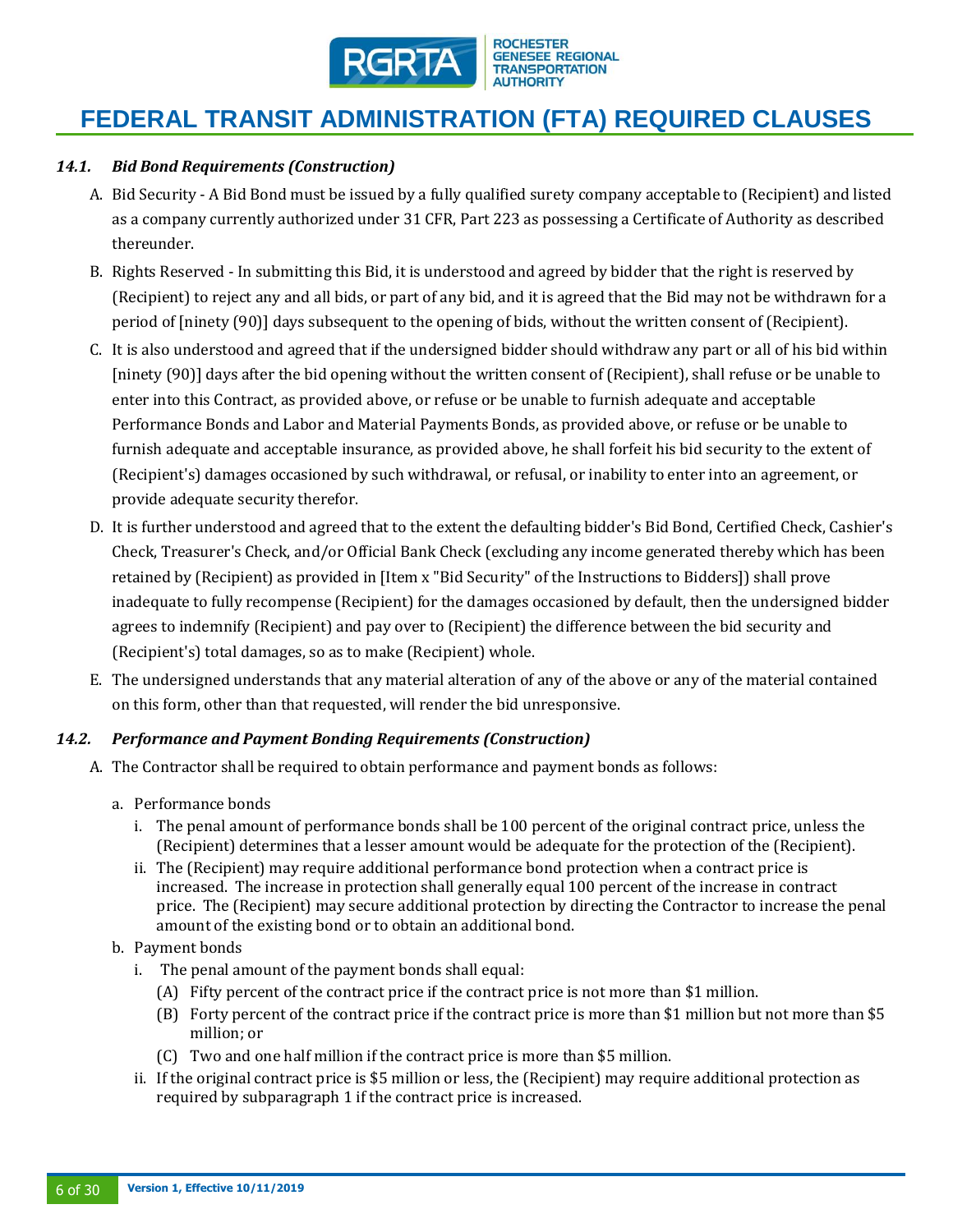

### *14.3. Performance and Payment Bonding Requirements (Non-Construction)*

- A. The Contractor may be required to obtain performance and payment bonds when necessary to protect the (Recipient's) interest.
	- a. The following situations may warrant a performance bond:
		- i. (Recipient) property or funds are to be provided to the contractor for use in performing the contract or as partial compensation (as in retention of salvaged material).
		- ii. A contractor sells assets to or merges with another concern, and the (Recipient), after recognizing the latter concern as the successor in interest, desires assurance that it is financially capable.
		- iii. Substantial progress payments are made before delivery of end items starts.
		- iv. Contracts are for dismantling, demolition, or removal of improvements.
	- b. When it is determined that a performance bond is required, the Contractor shall be required to obtain performance bonds as follows:
		- i. The penal amount of performance bonds shall be 100 percent of the original contract price, unless the (Recipient) determines that a lesser amount would be adequate for the protection of the (Recipient).
		- ii. The (Recipient) may require additional performance bond protection when a contract price is increased. The increase in protection shall generally equal 100 percent of the increase in contract price.
		- iii. The (Recipient) may secure additional protection by directing the Contractor to increase the penal amount of the existing bond or to obtain an additional bond.
	- c. A payment bond is required only when a performance bond is required, and if the use of payment bond is in the (Recipient's) interest.
	- d. When it is determined that a payment bond is required, the Contractor shall be required to obtain payment bonds as follows:
		- i. The penal amount of payment bonds shall equal:
			- (A) Fifty percent of the contract price if the contract price is not more than \$1 million;
			- (B) Forty percent of the contract price if the contract price is more than \$1 million but not more than \$5 million; or
			- (C) Two and one half million if the contract price is increased.

#### *14.4. Advance Payment Bonding Requirements*

A. The Contractor may be required to obtain an advance payment bond if the contract contains an advance payment provision and a performance bond is not furnished. The (recipient) shall determine the amount of the advance payment bond necessary to protect the (Recipient).

### *14.5. Patent Infringement Bonding Requirements (Patent Indemnity)*

A. The Contractor may be required to obtain a patent indemnity bond if a performance bond is not furnished and the financial responsibility of the Contractor is unknown or doubtful. The (recipient) shall determine the amount of the patent indemnity to protect the (Recipient).

### *14.6. Warranty of the Work and Maintenance Bonds*

A. The Contractor warrants to (Recipient), the Architect and/or Engineer that all materials and equipment furnished under this Contract will be of highest quality and new unless otherwise specified by (Recipient), free from faults and defects and in conformance with the Contract Documents. All work not so conforming to these standards shall be considered defective. If required by the [Project Manager], the Contractor shall furnish satisfactory evidence as to the kind and quality of materials and equipment.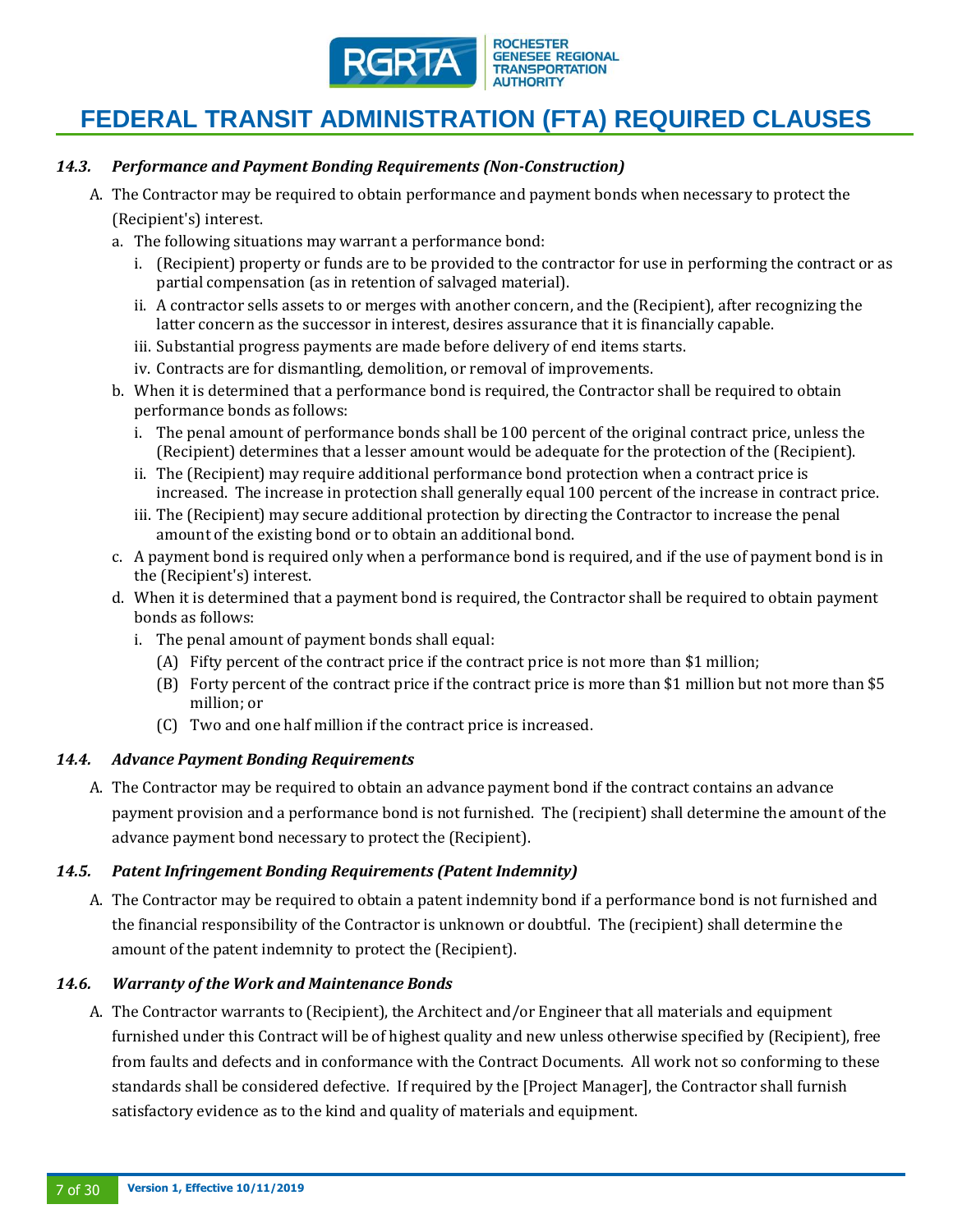

B. The Work furnished must be of first quality and the workmanship must be the best obtainable in the various trades. The Work must be of safe, substantial and durable construction in all respects. The Contractor hereby guarantees the Work against defective materials or faulty workmanship for a minimum period of one (1) year after Final Payment by (Recipient) and shall replace or repair any defective materials or equipment or faulty workmanship during the period of the guarantee at no cost to (Recipient). As additional security for these guarantees, the Contractor shall, prior to the release of Final Payment [as provided in Item X below], furnish separate Maintenance (or Guarantee) Bonds in form acceptable to (Recipient) written by the same corporate surety that provides the Performance Bond and Labor and Material Payment Bond for this Contract. These bonds shall secure the Contractor's obligation to replace or repair defective materials and faulty workmanship for a minimum period of one (1) year after Final Payment and shall be written in an amount equal to ONE HUNDRED PERCENT (100%) of the CONTRACT SUM, as adjusted (if at all).

### **15. Clean Air**

### *Applicability – All contracts over \$100,000*

- A. Contractor shall comply with all applicable standards, orders or regulations pursuant to the Clean Air Act, 42 USC 7401 et seq. Contractor shall report each violation to the recipient and understands and agrees that the recipient will, in turn, report each violation as required to FTA and the appropriate EPA Regional Office.
- B. Contractor shall include these requirements in each subcontract exceeding \$100,000 financed in whole or in part with FTA assistance.

### **16. Recycled Products**

*Applicability – All contracts for items designated by the EPA, when the purchaser or contractor procures \$10,000 or more of one of these items during the current or previous fiscal year using Federal funds.*

A. The contractor agrees to comply with all the requirements of Section 6002 of the Resource Conservation and Recovery Act (RCRA), as amended (42 U.S.C. 6962), including but not limited to the regulatory provisions of 40 CFR Part 247, and Executive Order 12873, as they apply to the procurement of the items designated in Subpart B of 40 CFR Part 247.

### **17. Davis-Bacon and Copeland Anti-Kickback Acts**

# *Applicability -Construction contracts and subcontracts, including actual construction, alteration and/or repair, including decorating and painting, over \$2,000*

(1) Minimum wages - (i) All laborers and mechanics employed or working upon the site of the work (or under the United States Housing Act of 1937 or under the Housing Act of 1949 in the construction or development of the project), will be paid unconditionally and not less often than once a week, and without subsequent deduction or rebate on any account (except such payroll deductions as are permitted by regulations issued by the Secretary of Labor under the Copeland Act (29 CFR part 3)), the full amount of wages and bona fide fringe benefits (or cash equivalents thereof) due at time of payment computed at rates not less than those contained in the wage determination of the Secretary of Labor which is attached hereto and made a part hereof, regardless of any contractual relationship which may be alleged to exist between the contractor and such laborers and mechanics. Contributions made or costs reasonably anticipated for bona fide fringe benefits under section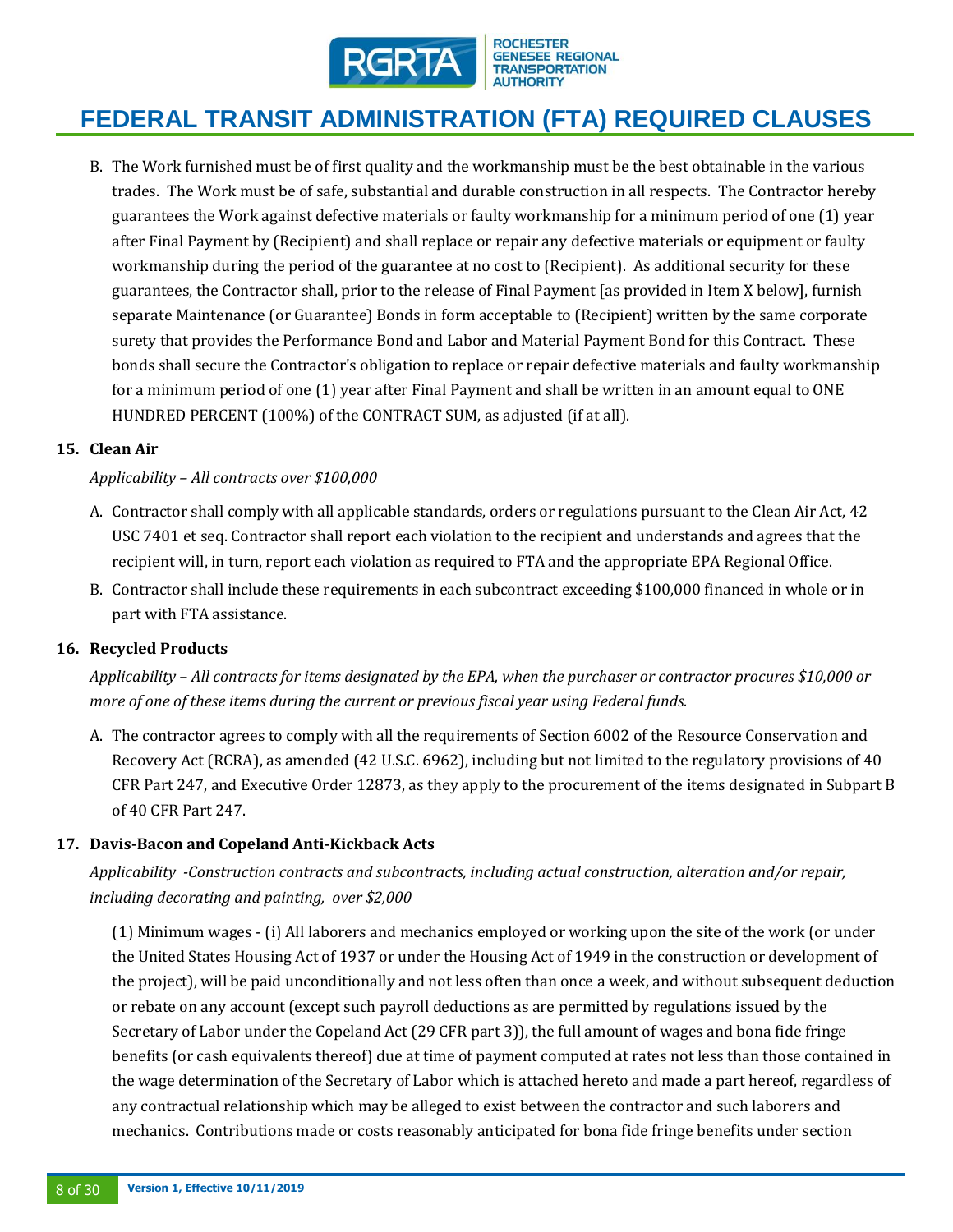

# **FEDERAL TRANSIT ADMINISTRATION (FTA) REQUIRED CLAUSES**

1(b)(2) of the Davis-Bacon Act on behalf of laborers or mechanics are considered wages paid to such laborers or mechanics, subject to the provisions of paragraph (1)(iv) of this section; also, regular contributions made or costs incurred for more than a weekly period (but not less often than quarterly) under plans, funds, or programs which cover the particular weekly period, are deemed to be constructively made or incurred during such weekly period. Such laborers and mechanics shall be paid the appropriate wage rate and fringe benefits on the wage determination for the classification of work actually performed, without regard to skill, except as provided in 29 CFR Part 5.5(a)(4). Laborers or mechanics performing work in more than one classification may be compensated at the rate specified for each classification for the time actually worked therein: Provided, That the employer's payroll records accurately set forth the time spent in each classification in which work is performed. The wage determination (including any additional classifications and wage rates conformed under paragraph (1)(ii) of this section) and the Davis-Bacon poster (WH-1321) shall be posted at all times by the contractor and its subcontractors at the site of the work in a prominent and accessible place where it can be easily seen by the workers. (ii)(A) The contracting officer shall require that any class of laborers or mechanics, including helpers, which is not listed in the wage determination and which is to be employed under the contract shall be classified in conformance with the wage determination. The contracting officer shall approve an additional classification and wage rate and fringe benefits therefore only when the following criteria have been met:

(1) Except with respect to helpers as defined as 29 CFR 5.2(n)(4), the work to be performed by the classification requested is not performed by a classification in the wage determination; and (2) The classification is utilized in the area by the construction industry; and (3) The proposed wage rate, including any bona fide fringe benefits, bears a reasonable relationship to the wage rates contained in the wage determination; and (4) With respect to helpers as defined in 29 CFR  $5.2(n)(4)$ , such a classification prevails in the area in which the work is performed. (B) If the contractor and the laborers and mechanics to be employed in the classification (if known), or their representatives, and the contracting officer agree on the classification and wage rate (including the amount designated for fringe benefits where appropriate), a report of the action taken shall be sent by the contracting officer to the Administrator of the Wage and Hour Division, Employment Standards Administration, U.S. Department of Labor, Washington, DC 20210. The Administrator, or an authorized representative, will approve, modify, or disapprove every additional classification action within 30 days of receipt and so advise the contracting officer or will notify the contracting officer within the 30-day period that additional time is necessary. (C) In the event the contractor, the laborers or mechanics to be employed in the classification or their representatives, and the contracting officer do not agree on the proposed classification and wage rate (including the amount designated for fringe benefits, where appropriate), the contracting officer shall refer the questions, including the views of all interested parties and the recommendation of the contracting officer, to the Administrator for determination. The Administrator, or an authorized representative, will issue a determination within 30 days of receipt and so advise the contracting officer or will notify the contracting officer within the 30 day period that additional time is necessary. (D) The wage rate (including fringe benefits where appropriate) determined pursuant to paragraphs (a)(1)(ii) (B) or (C) of this section, shall be paid to all workers performing work in the classification under this contract from the first day on which work is performed in the classification.(iii) Whenever the minimum wage rate prescribed in the contract for a class of laborers or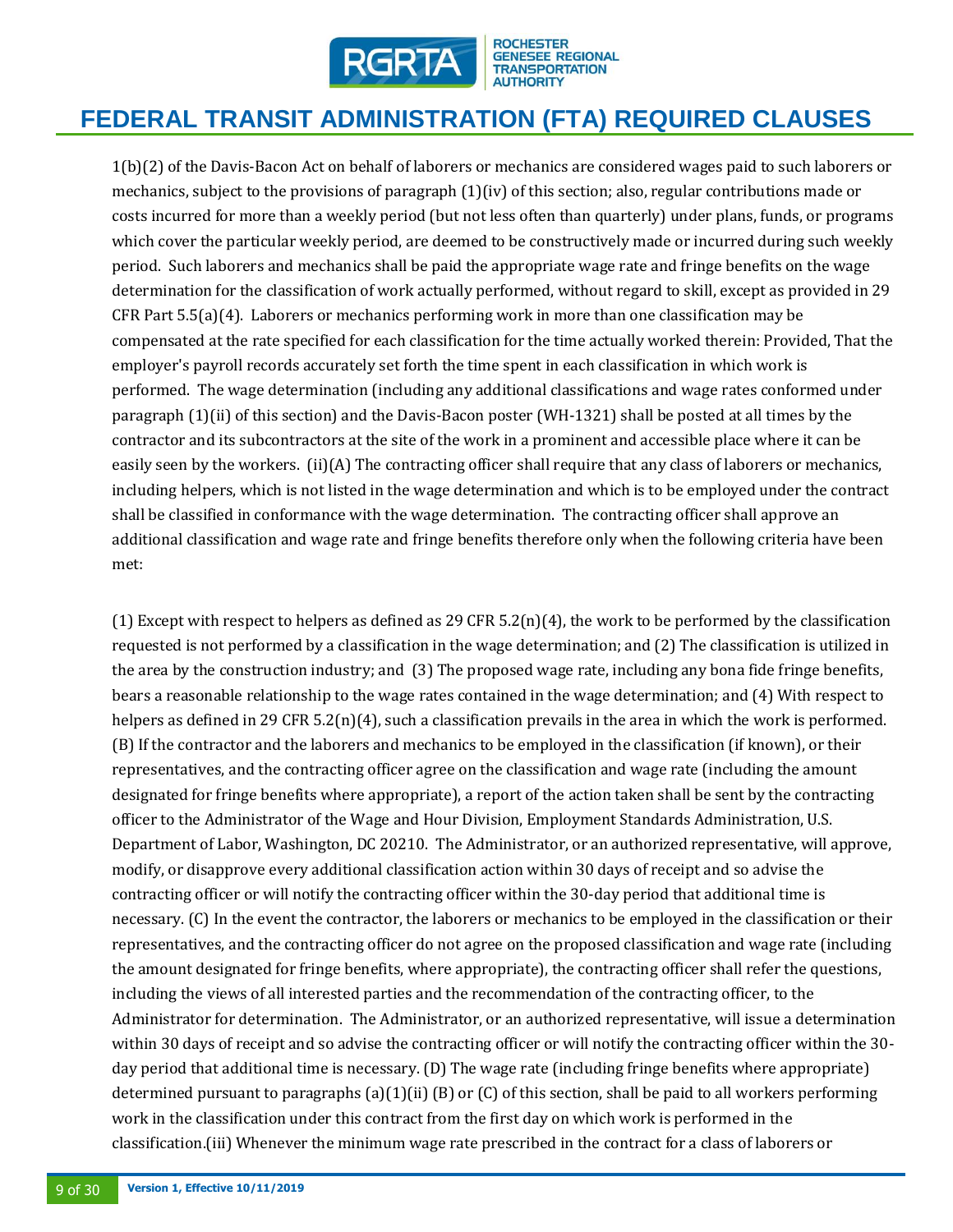

# **FEDERAL TRANSIT ADMINISTRATION (FTA) REQUIRED CLAUSES**

mechanics includes a fringe benefit which is not expressed as an hourly rate, the contractor shall either pay the benefit as stated in the wage determination or shall pay another bona fide fringe benefit or an hourly cash equivalent thereof. (iv) If the contractor does not make payments to a trustee or other third person, the contractor may consider as part of the wages of any laborer or mechanic the amount of any costs reasonably anticipated in providing bona fide fringe benefits under a plan or program, Provided, That the Secretary of Labor has found, upon the written request of the contractor, that the applicable standards of the Davis-Bacon Act have been met. The Secretary of Labor may require the contractor to set aside in a separate account assets for the meeting of obligations under the plan or program. (v)(A) The contracting officer shall require that any class of laborers or mechanics which is not listed in the wage determination and which is to be employed under the contract shall be classified in conformance with the wage determination. The contracting officer shall approve an additional classification and wage rate and fringe benefits therefor only when the following criteria have been met: (1) The work to be performed by the classification requested is not performed by a classification in the wage determination; and (2) The classification is utilized in the area by the construction industry; and (3) The proposed wage rate, including any bona fide fringe benefits, bears a reasonable relationship to the wage rates contained in the wage determination.

(B) If the contractor and the laborers and mechanics to be employed in the classification (if known), or their representatives, and the contracting officer agree on the classification and wage rate (including the amount designated for fringe benefits where appropriate), a report of the action taken shall be sent by the contracting officer to the Administrator of the Wage and Hour Division, Employment Standards Administration, Washington, DC 20210. The Administrator, or an authorized representative, will approve, modify, or disapprove every additional classification action within 30 days of receipt and so advise the contracting officer or will notify the contracting officer within the 30-day period that additional time is necessary.(C) In the event the contractor, the laborers or mechanics to be employed in the classification or their representatives, and the contracting officer do not agree on the proposed classification and wage rate (including the amount designated for fringe benefits, where appropriate), the contracting officer shall refer the questions, including the views of all interested parties and the recommendation of the contracting officer, to the Administrator for determination. The Administrator, or an authorized representative, will issue a determination with 30 days of receipt and so advise the contracting officer or will notify the contracting officer within the 30-day period that additional time is necessary. (D) The wage rate (including fringe benefits where appropriate) determined pursuant to paragraphs (a)(1)(v) (B) or (C) of this section, shall be paid to all workers performing work in the classification under this contract from the first day on which work is performed in the classification.

(2) Withholding - The recipient shall upon its own action or upon written request of an authorized representative of the Department of Labor withhold or cause to be withheld from the contractor under this contract or any other Federal contract with the same prime contractor, or any other federally-assisted contract subject to Davis-Bacon prevailing wage requirements, which is held by the same prime contractor, so much of the accrued payments or advances as may be considered necessary to pay laborers and mechanics, including apprentices, trainees, and helpers, employed by the contractor or any subcontractor the full amount of wages required by the contract. In the event of failure to pay any laborer or mechanic, including any apprentice, trainee, or helper, employed or working on the site of the work (or under the United States Housing Act of 1937 or under the Housing Act of 1949 in the construction or development of the project), all or part of the wages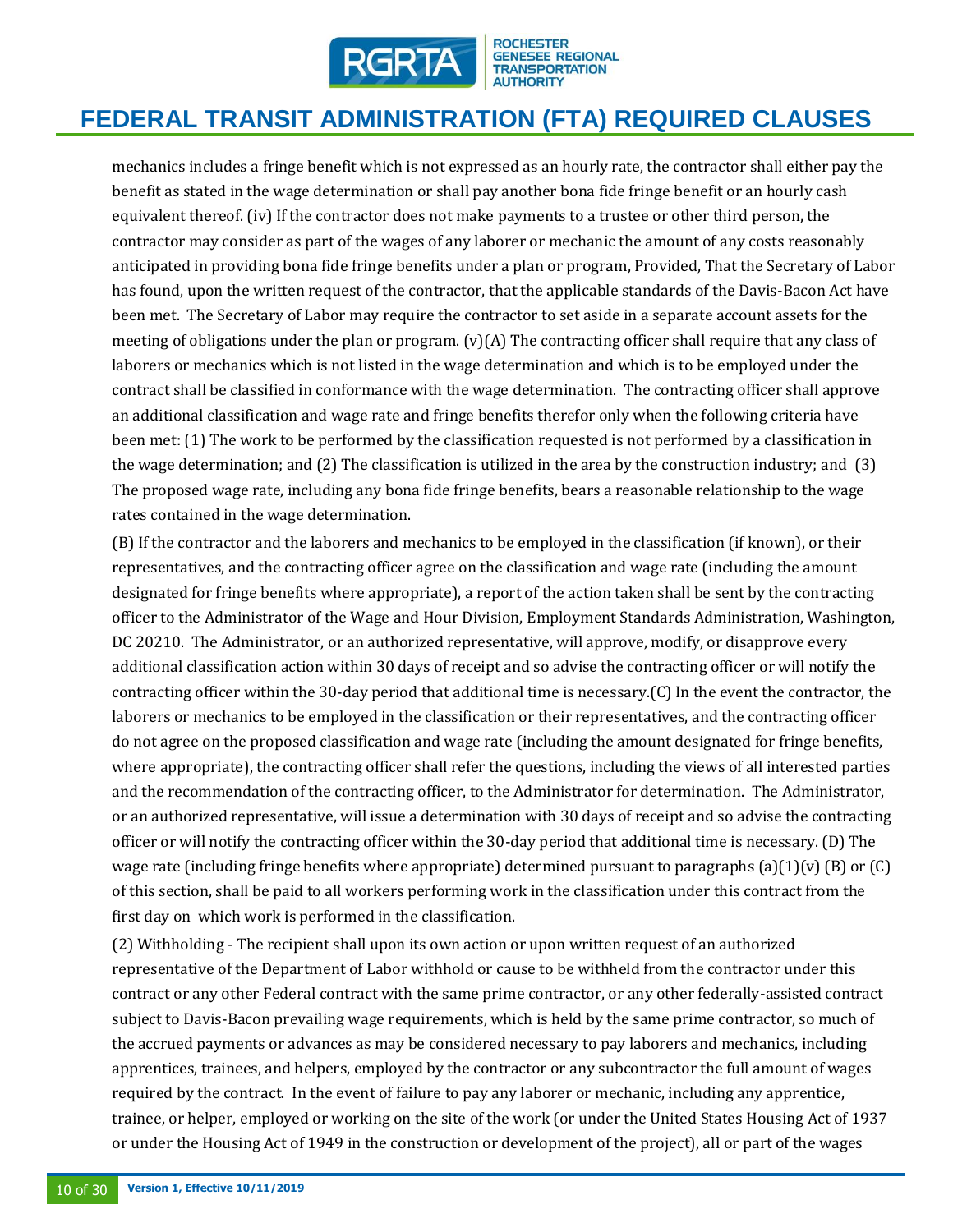

# **FEDERAL TRANSIT ADMINISTRATION (FTA) REQUIRED CLAUSES**

required by the contract, the grantee may, after written notice to the contractor, sponsor, applicant, or owner, take such action as may be necessary to cause the suspension of any further payment, advance, or guarantee of funds until such violations have ceased.

(3) Payrolls and basic records - (i) Payrolls and basic records relating thereto shall be maintained by the contractor during the course of the work and preserved for a period of three years thereafter for all laborers and mechanics working at the site of the work (or under the United States Housing Act of 1937, or under the Housing Act of 1949, in the construction or development of the project). Such records shall contain the name, address, and social security number of each such worker, his or her correct classification, hourly rates of wages paid (including rates of contributions or costs anticipated for bona fide fringe benefits or cash equivalents thereof of the types described in section 1(b)(2)(B) of the Davis-Bacon Act), daily and weekly number of hours worked, deductions made and actual wages paid. Whenever the Secretary of Labor has found under 29 CFR 5.5(a)(1)(iv) that the wages of any laborer or mechanic include the amount of any costs reasonably anticipated in providing benefits under a plan or program described in section 1(b)(2)(B) of the Davis-Bacon Act, the contractor shall maintain records which show that the commitment to provide such benefits is enforceable, that the plan or program is financially responsible, and that the plan or program has been communicated in writing to the laborers or mechanics affected, and records which show the costs anticipated or the actual cost incurred in providing such benefits. Contractors employing apprentices or trainees under approved programs shall maintain written evidence of the registration of apprenticeship programs and certification of trainee programs, the registration of the apprentices and trainees, and the ratios and wage rates prescribed in the applicable programs. (ii)(A) The contractor shall submit weekly for each week in which any contract work is performed a copy of all payrolls to the recipient for transmission to the Federal Transit Administration. The payrolls submitted shall set out accurately and completely all of the information required to be maintained under section 5.5(a)(3)(i) of Regulations, 29 CFR part 5. This information may be submitted in any form desired. Optional Form WH-347 is available for this purpose and may be purchased from the Superintendent of Documents (Federal Stock Number 029-005-00014-1), U.S. Government Printing Office, Washington, DC 20402. The prime contractor is responsible for the submission of copies of payrolls by all subcontractors. (B) Each payroll submitted shall be accompanied by a "Statement of Compliance," signed by the contractor or subcontractor or his or her agent who pays or supervises the payment of the persons employed under the contract and shall certify the following: (1) That the payroll for the payroll period contains the information required to be maintained under section 5.5(a)(3)(i) of Regulations, 29 CFR part 5 and that such information is correct and complete; (2) That each laborer or mechanic (including each helper, apprentice, and trainee) employed on the contract during the payroll period has been paid the full weekly wages earned, without rebate, either directly or indirectly, and that no deductions have been made either directly or indirectly from the full wages earned, other than permissible deductions as set forth in Regulations, 29 CFR part 3; (3) That each laborer or mechanic has been paid not less than the applicable wage rates and fringe benefits or cash equivalents for the classification of work performed, as specified in the applicable wage determination incorporated into the contract. (C) The weekly submission of a properly executed certification set forth on the reverse side of Optional Form WH-347 shall satisfy the requirement for submission of the "Statement of Compliance" required by paragraph (a)(3)(ii)(B) of this section. (D) The falsification of any of the above certifications may subject the contractor or subcontractor to civil or criminal prosecution under section 1001 of title 18 and section 231 of title 31 of the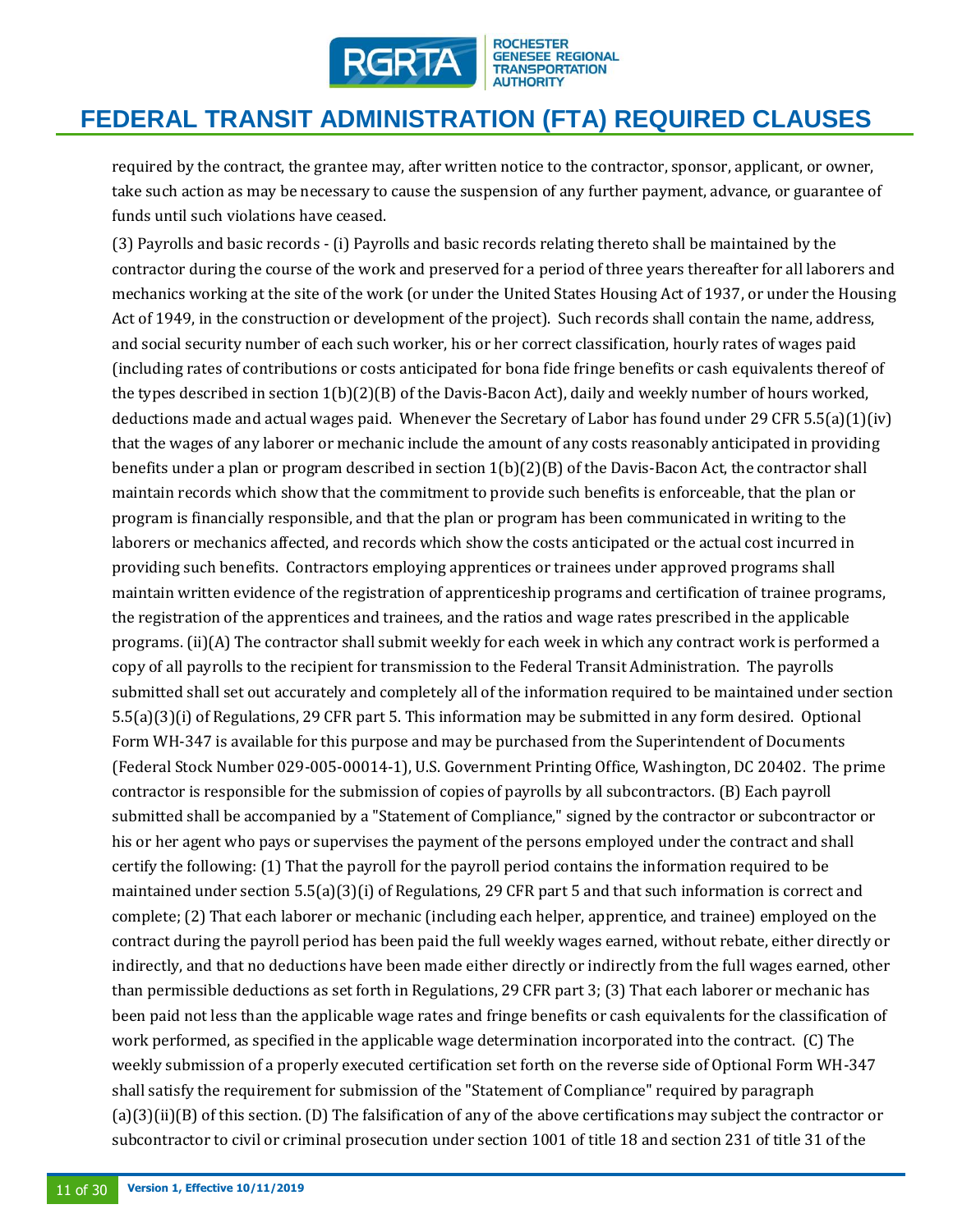

# **FEDERAL TRANSIT ADMINISTRATION (FTA) REQUIRED CLAUSES**

United States Code. (iii) The contractor or subcontractor shall make the records required under paragraph (a)(3)(i) of this section available for inspection, copying, or transcription by authorized representatives of the Federal Transit Administration or the Department of Labor, and shall permit such representatives to interview employees during working hours on the job. If the contractor or subcontractor fails to submit the required records or to make them available, the Federal agency may, after written notice to the contractor, sponsor, applicant, or owner, take such action as may be necessary to cause the suspension of any further payment, advance, or guarantee of funds. Furthermore, failure to submit the required records upon request or to make such records available may be grounds for debarment action pursuant to 29 CFR 5.12. (4) Apprentices and trainees - (i) Apprentices - Apprentices will be permitted to work at less than the predetermined rate for the work they performed when they are employed pursuant to and individually registered in a bona fide apprenticeship program registered with the U.S. Department of Labor, Employment and Training Administration, Bureau of Apprenticeship and Training, or with a State Apprenticeship Agency recognized by the Bureau, or if a person is employed in his or her first 90 days of probationary employment as an apprentice in such an apprenticeship program, who is not individually registered in the program, but who has been certified by the Bureau of Apprenticeship and Training or a State Apprenticeship Agency (where appropriate) to be eligible for probationary employment as an apprentice. The allowable ratio of apprentices to journeymen on the job site in any craft classification shall not be greater than the ratio permitted to the contractor as to the entire work force under the registered program. Any worker listed on a payroll at an apprentice wage rate, who is not registered or otherwise employed as stated above, shall be paid not less than the applicable wage rate on the wage determination for the classification of work actually performed. In addition, any apprentice performing work on the job site in excess of the ratio permitted under the registered program shall be paid not less than the applicable wage rate on the wage determination for the work actually performed. Where a contractor is performing construction on a project in a locality other than that in which its program is registered, the ratios and wage rates (expressed in percentages of the journeyman's hourly rate) specified in the contractor's or subcontractor's registered program shall be observed. Every apprentice must be paid at not less than the rate specified in the registered program for the apprentice's level of progress, expressed as a percentage of the journeymen hourly rate specified in the applicable wage determination. Apprentices shall be paid fringe benefits in accordance with the provisions of the apprenticeship program. If the apprenticeship program does not specify fringe benefits, apprentices must be paid the full amount of fringe benefits listed on the wage determination for the applicable classification. If the Administrator of the Wage and Hour Division of the U.S. Department of Labor determines that a different practice prevails for the applicable apprentice classification, fringes shall be paid in accordance with that determination. In the event the Bureau of Apprenticeship and Training, or a State Apprenticeship Agency recognized by the Bureau, withdraws approval of an apprenticeship program, the contractor will no longer be permitted to utilize apprentices at less than the applicable predetermined rate for the work performed until an acceptable program is approved.(ii) Trainees - Except as provided in 29 CFR 5.16, trainees will not be permitted to work at less than the predetermined rate for the work performed unless they are employed pursuant to and individually registered in a program which has received prior approval, evidenced by formal certification by the U.S. Department of Labor, Employment and Training Administration. The ratio of trainees to journeymen on the job site shall not be greater than permitted under the plan approved by the Employment and Training Administration. Every trainee must be paid at not less than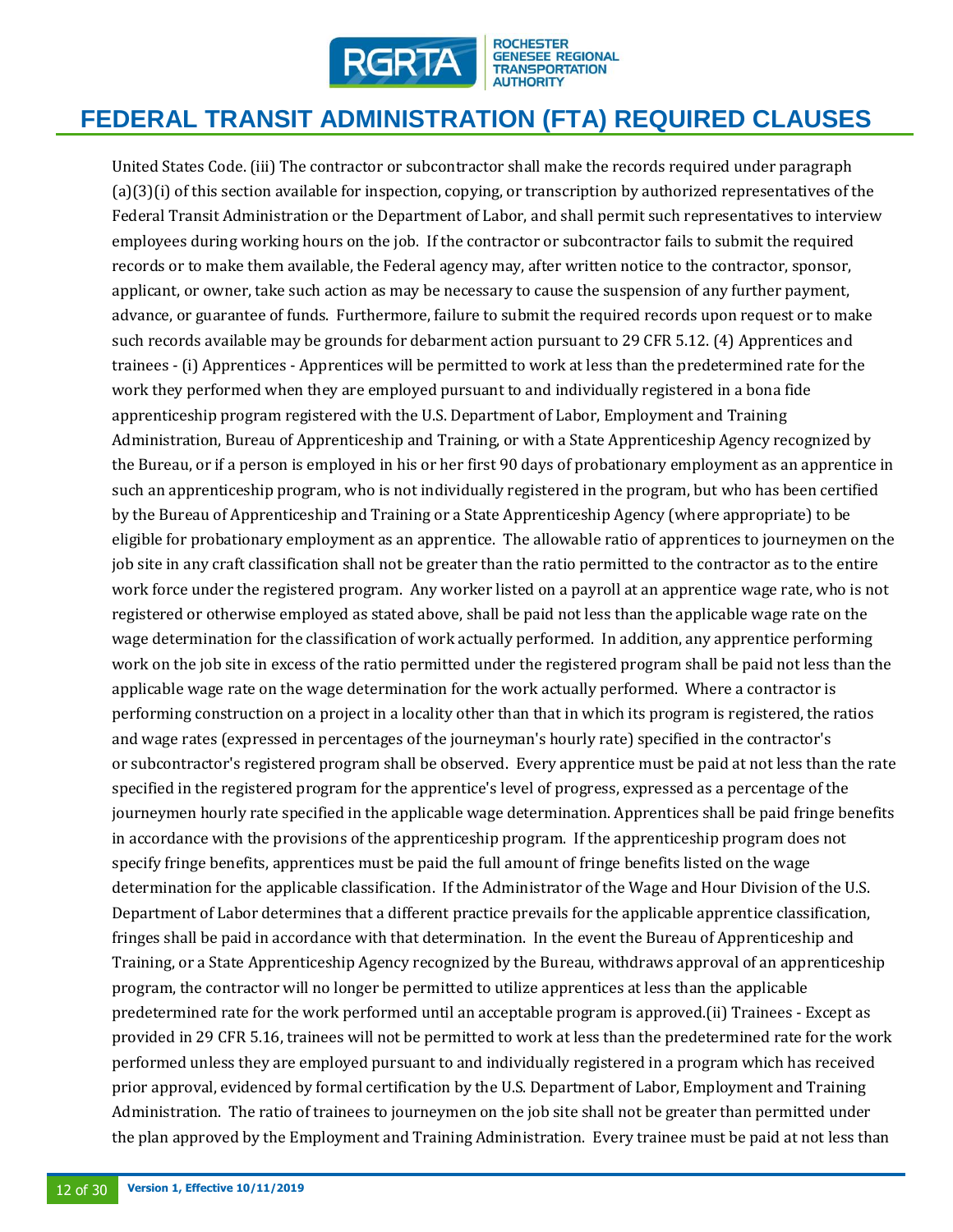

# **FEDERAL TRANSIT ADMINISTRATION (FTA) REQUIRED CLAUSES**

the rate specified in the approved program for the trainee's level of progress, expressed as a percentage of the journeyman hourly rate specified in the applicable wage determination. Trainees shall be paid fringe benefits in accordance with the provisions of the trainee program. If the trainee program does not mention fringe benefits, trainees shall be paid the full amount of fringe benefits listed on the wage determination unless the Administrator of the Wage and Hour Division determines that there is an apprenticeship program associated with the corresponding journeyman wage rate on the wage determination which provides for less than full fringe benefits for apprentices. Any employee listed on the payroll at a trainee rate who is not registered and participating in a training plan approved by the Employment and Training Administration shall be paid not less than the applicable wage rate on the wage determination for the classification of work actually performed. In addition, any trainee performing work on the job site in excess of the ratio permitted under the registered program shall be paid not less than the applicable wage rate on the wage determination for the work actually performed. In the event the Employment and Training Administration withdraws approval of a training program, the contractor will no longer be permitted to utilize trainees at less than the applicable predetermined rate for the work performed until an acceptable program is approved. (iii) Equal employment opportunity - The utilization of apprentices, trainees and journeymen under this part shall be in conformity with the equal employment opportunity requirements of Executive Order 11246, as amended, and 29 CFR part 30. (5) Compliance with Copeland Act requirements - The contractor shall comply with the requirements of 29 CFR part 3, which are incorporated by reference in this contract. (6) Subcontracts - The contractor or subcontractor shall insert in any subcontracts the clauses contained in 29 CFR  $5.5(a)(1)$  through (10) and such other clauses as the Federal Transit Administration may by appropriate instructions require, and also a clause requiring the subcontractors to include these clauses in any lower tier subcontracts. The prime contractor shall be responsible for the compliance by any subcontractor or lower tier subcontractor with all the contract clauses in 29 CFR 5.5. (7) Contract termination: debarment - A breach of the contract clauses in 29 CFR 5.5 may be grounds for termination of the contract, and for debarment as a contractor and a subcontractor as provided in 29 CFR 5.12. (8) Compliance with Davis-Bacon and Related Act requirements - All rulings and interpretations of the Davis-Bacon and Related Acts contained in 29 CFR parts 1, 3, and 5 are herein incorporated by reference in this contract.

(9) Disputes concerning labor standards - Disputes arising out of the labor standards provisions of this contract shall not be subject to the general disputes clause of this contract. Such disputes shall be resolved in accordance with the procedures of the Department of Labor set forth in 29 CFR parts 5, 6, and 7. Disputes within the meaning of this clause include disputes between the contractor (or any of its subcontractors) and the contracting agency, the U.S. Department of Labor, or the employees or their representatives. (10) Certification of Eligibility - (i) By entering into this contract, contractor certifies that neither it (nor he or she) nor any person or firm who has an interest in contractor's firm is a person or firm ineligible to be awarded Government contracts by virtue of section 3(a) of the Davis-Bacon Act or 29 CFR 5.12(a)(1). (ii) No part of this contract shall be subcontracted to any person or firm ineligible for award of a Government contract by virtue of section 3(a) of the Davis-Bacon Act or 29 CFR 5.12(a)(1). (iii) The penalty for making false statements is prescribed in 18 USC 1001.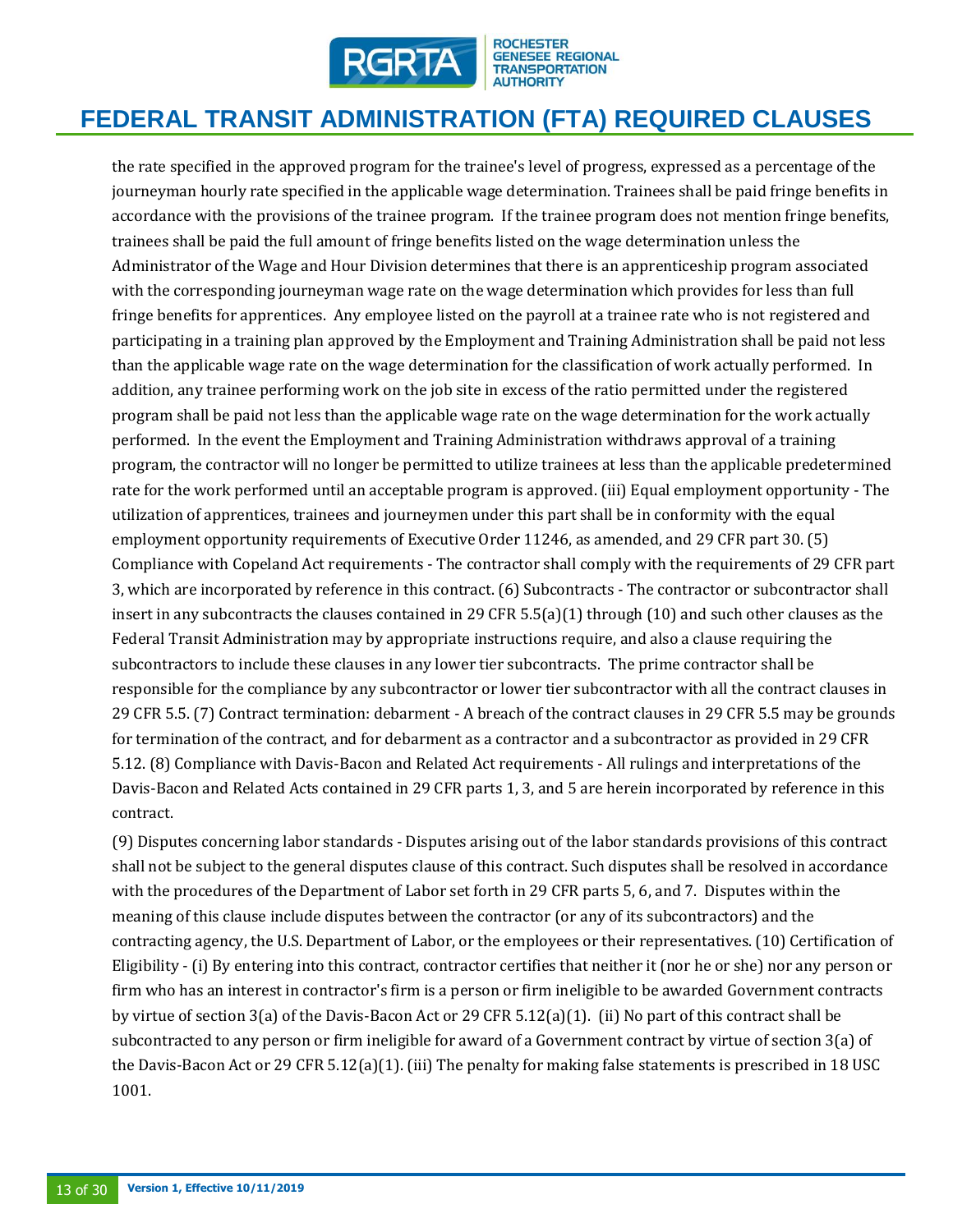

#### **18. Contract Work Hours & Safety Standards Act**

*Applicability – Contracts over \$100,000* 

- A. Overtime requirements No contractor or subcontractor contracting for any part of the contract work which may require or involve the employment of laborers or mechanics shall require or permit any such laborer or mechanic in any workweek in which he or she is employed on such work to work in excess of 40 hours in such workweek unless such laborer or mechanic receives compensation at a rate not less than one and one-half times the basic rate of pay for all hours worked in excess of 40 hours in such workweek.
- B. Violation; liability for unpaid wages; liquidated damages In the event of any violation of the clause set forth in para. (1) of this section, contractor and any subcontractor responsible therefore shall be liable for the unpaid wages. In addition, such contractor and subcontractor shall be liable for liquidated damages. Such liquidated damages shall be computed with respect to each individual laborer or mechanic, including watchmen and guards, employed in violation of the clause set forth in para. (1) of this section, in the sum of \$10 for each calendar day on which such individual was required or permitted to work in excess of the standard workweek of 40 hours without payment of the overtime wages required by the clause set forth in para. (1) of this section.
- C. Withholding for unpaid wages and liquidated damages the recipient shall upon its own action or upon written request of USDOL withhold or cause to be withheld, from any moneys payable on account of work performed by contractor or subcontractor under any such contract or any other Federal contract with the same prime contractor, or any other federally-assisted contract subject to the Contract Work Hours & Safety Standards Act, which is held by the same prime contractor, such sums as may be determined to be necessary to satisfy any liabilities of such contractor or subcontractor for unpaid wages and liquidated damages as provided in the clause set forth in para. (2) of this section.
- D. Subcontracts Contractor or subcontractor shall insert in any subcontracts the clauses set forth in this section and also a clause requiring the subcontractors to include these clauses in any lower tier subcontracts. Prime contractor shall be responsible for compliance by any subcontractor or lower tier subcontractor with the clauses set forth in this section.

#### **19. No Government Obligation to Third Parties**

*Applicability – All contracts except micro-purchases (\$3,000 or less, except for construction contracts over \$2,000)*

- A. The recipient and contractor acknowledge and agree that, notwithstanding any concurrence by the US Government in or approval of the solicitation or award of the underlying contract, absent the express written consent by the US Government, the US Government is not a party to this contract and shall not be subject to any obligations or liabilities to the recipient, the contractor, or any other party (whether or not a party to that contract) pertaining to any matter resulting from the underlying contract.
- B. Contractor agrees to include the above clause in each subcontract financed in whole or in part with FTA assistance. It is further agreed that the clause shall not be modified, except to identify the subcontractor who will be subject to its provisions.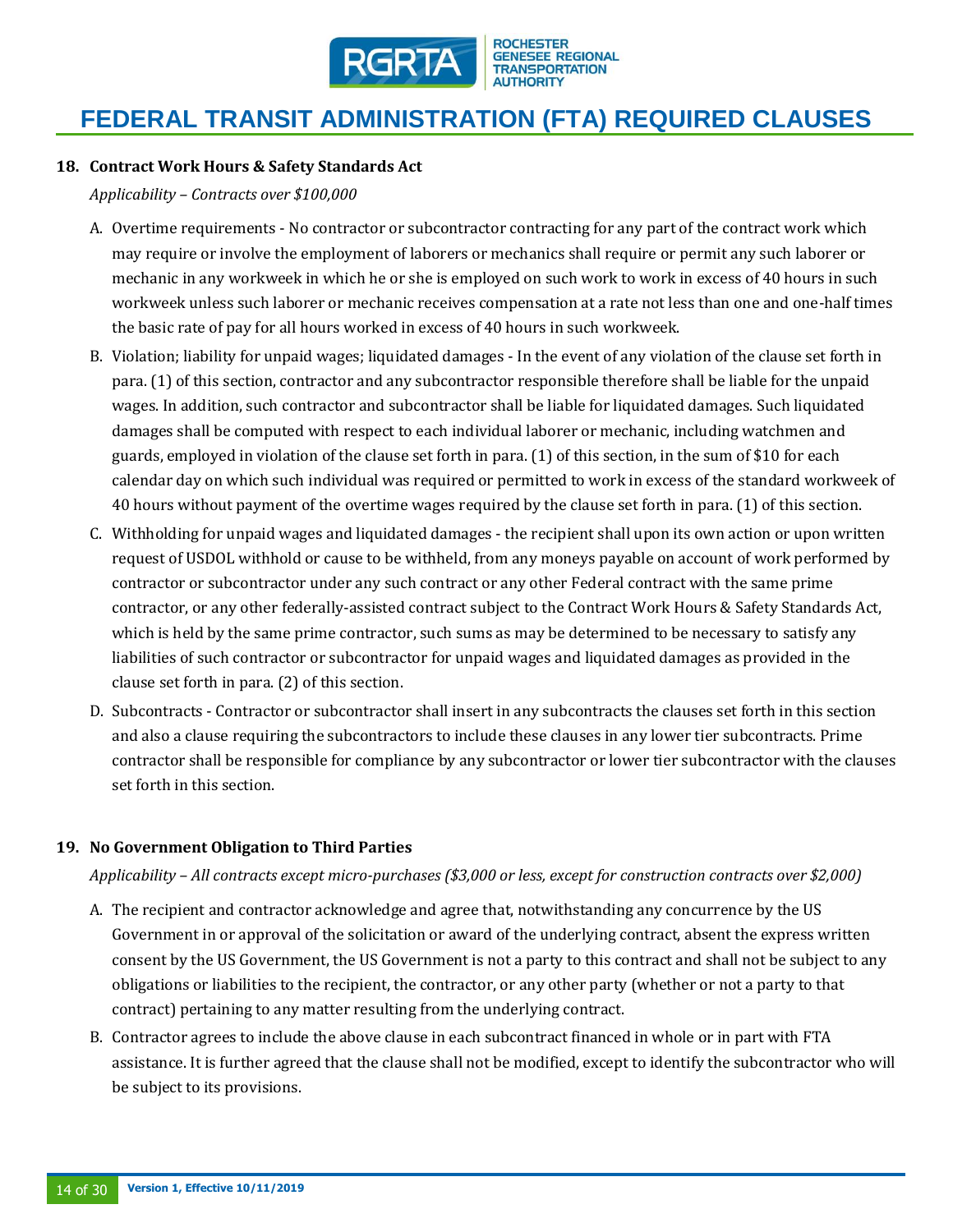

#### **20. Program Fraud and False or Fraudulent Statements or Related Acts**

*Applicability – All contracts except micro-purchases (\$3,000 or less, except for construction contracts over \$2,000)*

- A. Contractor acknowledges that the provisions of the Program Fraud Civil Remedies Act of 1986, as amended, 31 USC 3801 et seq. and USDOT regulations, "Program Fraud Civil Remedies," 49 CFR 31, apply to its actions pertaining to this project. Upon execution of the underlying contract, contractor certifies or affirms the truthfulness and accuracy of any statement it has made, it makes, it may make, or causes to be made, pertaining to the underlying contract or FTA assisted project for which this contract work is being performed. In addition to other penalties that may be applicable, contractor further acknowledges that if it makes, or causes to be made, a false, fictitious, or fraudulent claim, statement, submittal, or certification, the US Government reserves the right to impose the penalties of the Program Fraud Civil Remedies Act (1986) on contractor to the extent the US Government deems appropriate.
- B. If contractor makes, or causes to be made, a false, fictitious, or fraudulent claim, statement, submittal, or certification to the US Government under a contract connected with a project that is financed in whole or in part with FTA assistance under the authority of 49 USC 5307, the Government reserves the right to impose the penalties of 18 USC 1001 and 49 USC 5307(n)(1) on contractor, to the extent the US Government deems appropriate.
- C. Contractor shall include the above two clauses in each subcontract financed in whole or in part with FTA assistance. The clauses shall not be modified, except to identify the subcontractor who will be subject to the provisions.

#### **21. Termination**

*Applicability – All Contracts over \$10,000, except contracts with nonprofit organizations and institutions of higher learning, where the threshold is \$100,000* 

#### *21.1. Termination for Convenience (General Provision)*

A. The recipient may terminate this contract, in whole or in part, at any time by written notice to contractor when it is in the recipient's best interest. Contractor shall be paid its costs, including contract close-out costs, and profit on work performed up to the time of termination. Contractor shall promptly submit its termination claim to the recipient. If contractor is in possession of any of the recipient's property, contractor shall account for same, and dispose of it as the recipient directs.

### *21.2. Termination for Default [Breach or Cause] (General Provision)*

- A. If contractor does not deliver items in accordance with the contract delivery schedule, or, if the contract is for services, and contractor fails to perform in the manner called for in the contract, or if contractor fails to comply with any other provisions of the contract, the recipient may terminate this contract for default. Termination shall be effected by serving a notice of termination to contractor setting forth the manner in which contractor is in default. Contractor shall only be paid the contract price for supplies delivered and accepted, or for services performed in accordance with the manner of performance set forth in the contract.
- B. If it is later determined by the recipient that contractor had an excusable reason for not performing, such as a strike, fire, or flood, events which are not the fault of or are beyond the control of contractor, the recipient, after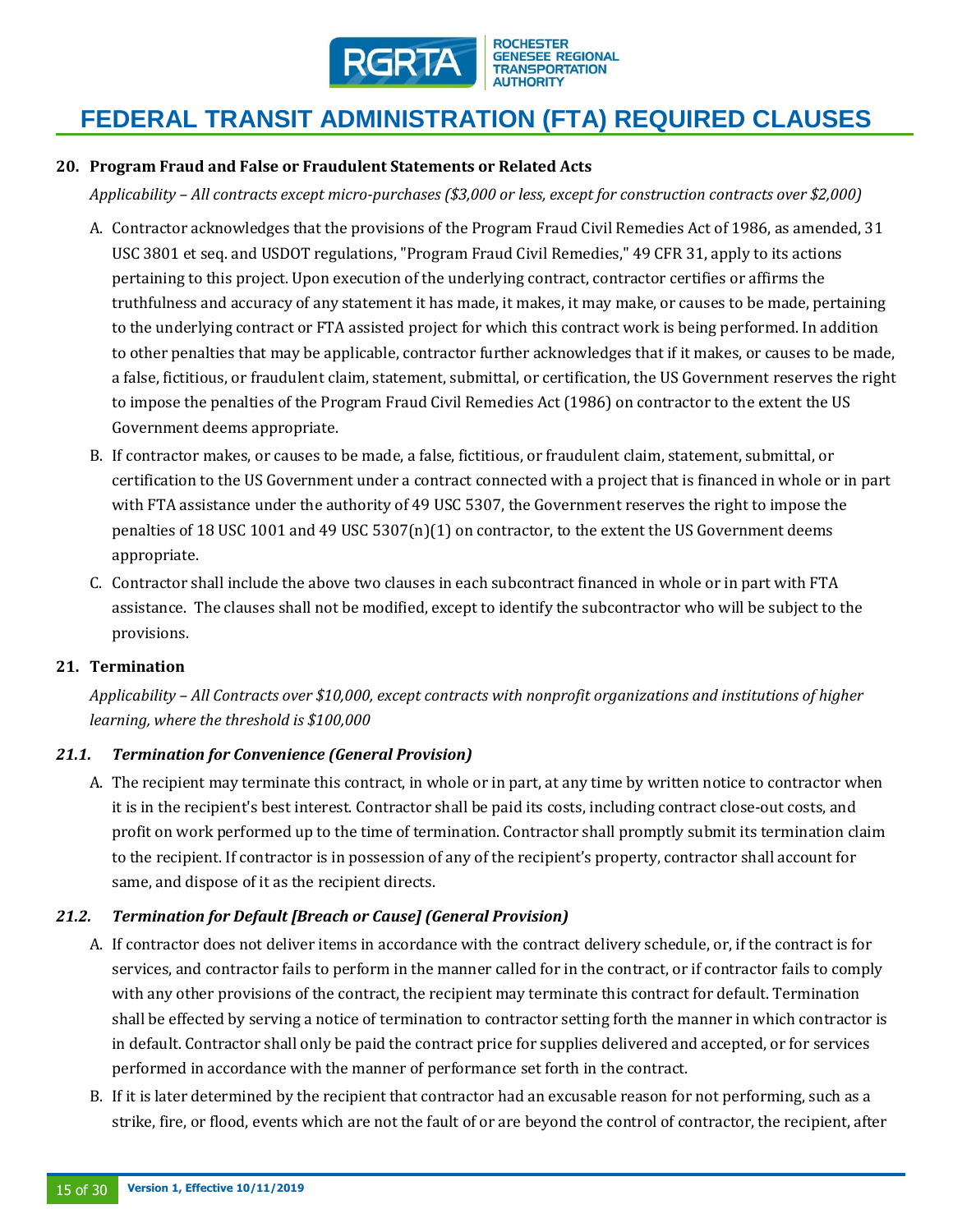

setting up a new delivery or performance schedule, may allow contractor to continue work, or treat the termination as a termination for convenience.

# *21.3. Opportunity to Cure (General Provision)*

- A. The recipient in its sole discretion may, in the case of a termination for breach or default, allow contractor an appropriately short period of time in which to cure the defect. In such case, the notice of termination shall state the time period in which cure is permitted and other appropriate conditions
- B. If contractor fails to remedy to the recipient's satisfaction the breach or default or any of the terms, covenants, or conditions of this Contract within ten (10) days after receipt by contractor or written notice from the recipient setting forth the nature of said breach or default, the recipient shall have the right to terminate the Contract without any further obligation to contractor. Any such termination for default shall not in any way operate to preclude the recipient from also pursuing all available remedies against contractor and its sureties for said breach or default.

### *21.4. Waiver of Remedies for any Breach*

A. In the event that the recipient elects to waive its remedies for any breach by contractor of any covenant, term or condition of this Contract, such waiver by the recipient shall not limit its remedies for any succeeding breach of that or of any other term, covenant, or condition of this Contract.

### *21.5. Termination for Convenience (Professional or Transit Service Contracts)*

A. The recipient, by written notice, may terminate this contract, in whole or in part, when it is in the recipient's interest. If the contract is terminated, the recipient shall be liable only for payment under the payment provisions of this contract for services rendered before the effective date of termination.

# *21.6. Termination for Default (Supplies and Service)*

- A. If contractor fails to deliver supplies or to perform the services within the time specified in this contract or any extension or if the contractor fails to comply with any other provisions of this contract, the recipient may terminate this contract for default. The recipient shall terminate by delivering to contractor a notice of termination specifying the nature of default. Contractor shall only be paid the contract price for supplies delivered and accepted, or services performed in accordance with the manner or performance set forth in this contract.
- B. If, after termination for failure to fulfill contract obligations, it is determined that contractor was not in default, the rights and obligations of the parties shall be the same as if termination had been issued for the recipient's convenience.

### *21.7. Termination for Default (Transportation Services)*

A. If contractor fails to pick up the commodities or to perform the services, including delivery services, within the time specified in this contract or any extension or if contractor fails to comply with any other provisions of this contract, the recipient may terminate this contract for default. The recipient shall terminate by delivering to contractor a notice of termination specifying the nature of default. Contractor shall only be paid the contract price for services performed in accordance with the manner of performance set forth in this contract.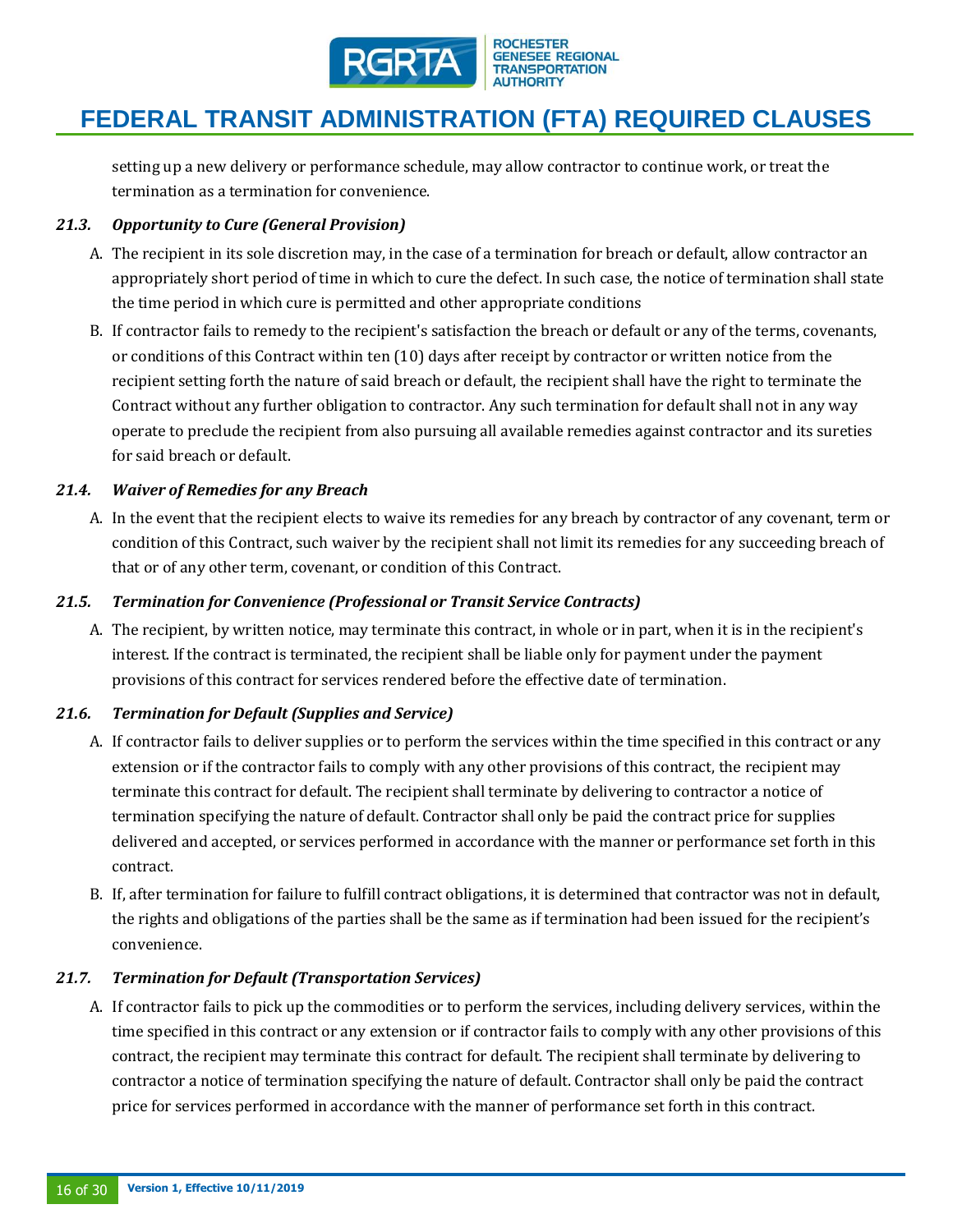

B. If this contract is terminated while contractor has possession of the recipient goods, contractor shall, as directed by the recipient, protect and preserve the goods until surrendered to the recipient or its agent. Contractor and the recipient shall agree on payment for the preservation and protection of goods. Failure to agree on an amount shall be resolved under the Dispute clause. If, after termination for failure to fulfill contract obligations, it is determined that contractor was not in default, the rights and obligations of the parties shall be the same as if termination had been issued for the recipient's convenience.

# *21.8. Termination for Default (Construction)*

- A. If contractor refuses or fails to prosecute the work or any separable part, with the diligence that will insure its completion within the time specified, or any extension, or fails to complete the work within this time, or if contractor fails to comply with any other provisions of this contract, the recipient may terminate this contract for default. the recipient shall terminate by delivering to contractor a notice of termination specifying the nature of default. In this event, the recipient may take over the work and compete it by contract or otherwise, and may take possession of and use any materials, appliances, and plant on the work site necessary for completing the work. Contractor and its sureties shall be liable for any damage to the recipient resulting from contractor's refusal or failure to complete the work within specified time, whether or not contractor's right to proceed with the work is terminated. This liability includes any increased costs incurred by the recipient in completing the work.
- B. Contractor's right to proceed shall not be terminated nor shall contractor be charged with damages under this clause if:
	- a. Delay in completing the work arises from unforeseeable causes beyond the control and without the fault or negligence of contractor. Examples of such causes include: acts of God, acts of the recipient, acts of another contractor in the performance of a contract with the recipient, epidemics, quarantine restrictions, strikes, freight embargoes; and
	- b. Contractor, within 10 days from the beginning of any delay, notifies the recipient in writing of the causes of delay. If in the recipient's judgment, delay is excusable, the time for completing the work shall be extended. The recipient's judgment shall be final and conclusive on the parties, but subject to appeal under the Disputes clauses.
- C. If, after termination of contractor's right to proceed, it is determined that contractor was not in default, or that the delay was excusable, the rights and obligations of the parties will be the same as if termination had been issued for the recipient's convenience.

### *21.9. Termination for Convenience or Default (Architect & Engineering)*

A. The recipient may terminate this contract in whole or in part, for the recipient's convenience or because of contractor's failure to fulfill contract obligations. The recipient shall terminate by delivering to contractor a notice of termination specifying the nature, extent, and effective date of termination. Upon receipt of the notice, contractor shall (1) immediately discontinue all services affected (unless the notice directs otherwise), and (2) deliver to the recipient all data, drawings, specifications, reports, estimates, summaries, and other information and materials accumulated in performing this contract, whether completed or in process. If termination is for the recipient's convenience, it shall make an equitable adjustment in the contract price but shall allow no anticipated profit on unperformed services. If termination is for contractor's failure to fulfill contract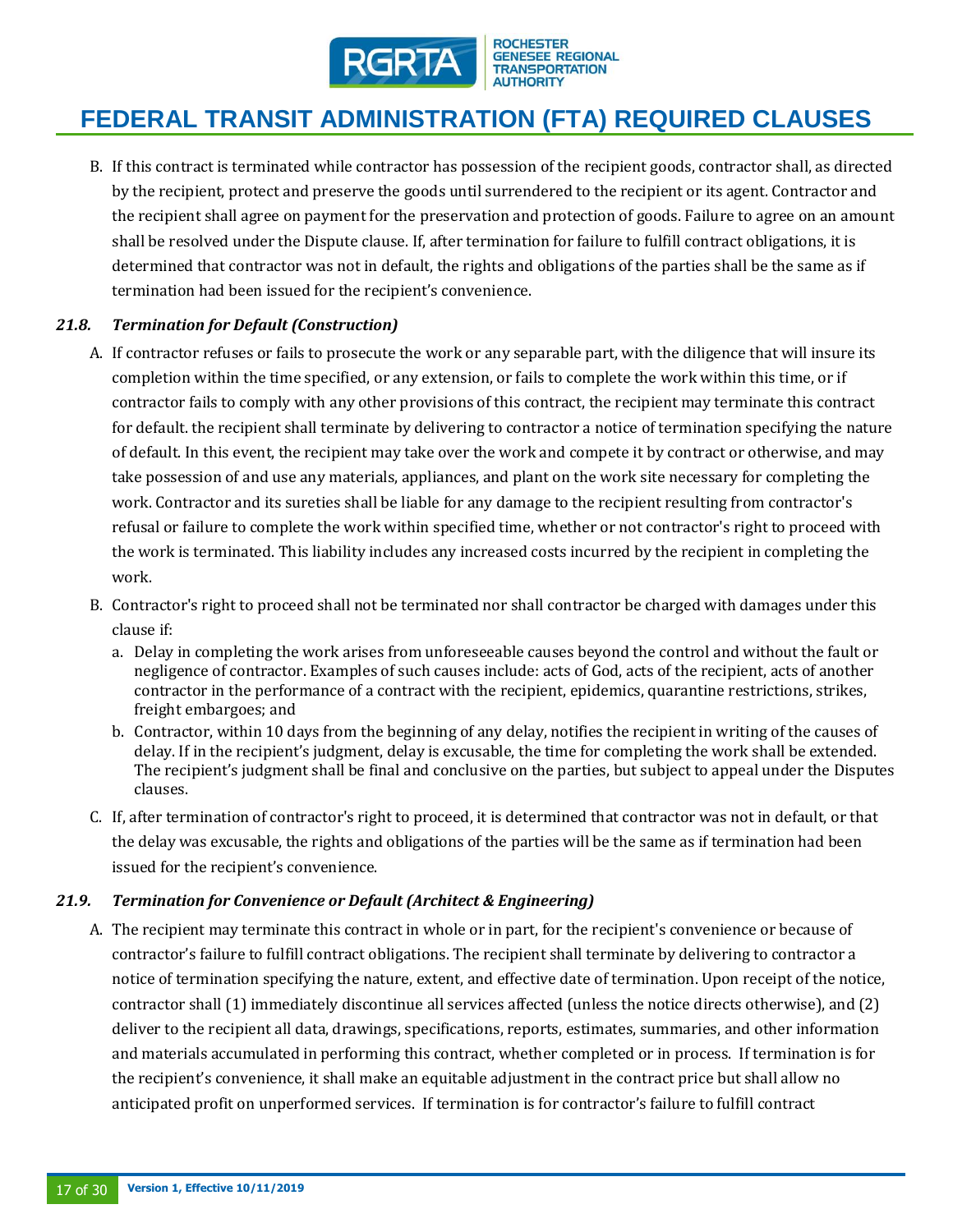

obligations, the recipient may complete the work by contact or otherwise and contractor shall be liable for any additional cost incurred by the recipient.

B. If, after termination for failure to fulfill contract obligations, it is determined that contractor was not in default, the rights and obligations of the parties shall be the same as if termination had been issued for the recipient's convenience.

# *21.10. Termination for Convenience or Default (Cost-Type Contracts)*

- A. The recipient may terminate this contract, or any portion of it, by serving a notice or termination on contractor. The notice shall state whether termination is for convenience of the recipient or for default of contractor. If termination is for default, the notice shall state the manner in which contractor has failed to perform the requirements of the contract. Contractor shall account for any property in its possession paid for from funds received from the recipient, or property supplied to contractor by the recipient. If termination is for default, the recipient may fix the fee, if the contract provides for a fee, to be paid to contractor in proportion to the value, if any, of work performed up to the time of termination. Contractor shall promptly submit its termination claim to the recipient and the parties shall negotiate the termination settlement to be paid to contractor. If termination is for the recipient's convenience, contractor shall be paid its contract close-out costs, and a fee, if the contract provided for payment of a fee, in proportion to the work performed up to the time of termination.
- B. If, after serving a notice of termination for default, the recipient determines that contractor has an excusable reason for not performing, such as strike, fire, flood, events which are not the fault of and are beyond the control of contractor, the recipient, after setting up a new work schedule, may allow contractor to continue work, or treat the termination as a termination for convenience.

### **22. Government-wide Debarment and Suspension (Nonprocurement)**

### *Applicability – Contracts over \$25,000*

A. The Recipient agrees to the following: (1) It will comply with the requirements of 2 C.F.R. part 180, subpart C, as adopted and supplemented by U.S. DOT regulations at 2 C.F.R. part 1200, which include the following: (a) It will not enter into any arrangement to participate in the development or implementation of the Project with any Third Party Participant that is debarred or suspended except as authorized by: 1 U.S. DOT regulations, "Nonprocurement Suspension and Debarment," 2 C.F.R. part 1200, 2 U.S. OMB, "Guidelines to Agencies on Governmentwide Debarment and Suspension (Nonprocurement)," 2 C.F.R. part 180, including any amendments thereto, and 3 Executive Orders Nos. 12549 and 12689, "Debarment and Suspension," 31 U.S.C. § 6101 note, (b) It will review the U.S. GSA "System for Award Management," https://www.sam.gov, if required by U.S. DOT regulations, 2 C.F.R. part 1200, and (c) It will include, and require each of its Third Party Participants to include, a similar provision in each lower tier covered transaction, ensuring that each lower tier Third Party Participant: 1 Will comply with Federal debarment and suspension requirements, and 2 Reviews the "System for Award Management" at https://www.sam.gov, if necessary to comply with U.S. DOT regulations, 2 C.F.R. part 1200, and (2) If the Recipient suspends, debars, or takes any similar action against a Third Party Participant or individual, the Recipient will provide immediate written notice to the: (a) FTA Regional Counsel for the Region in which the Recipient is located or implements the Project, (b) FTA Project Manager if the Project is administered by an FTA Headquarters Office, or (c) FTA Chief Counsel,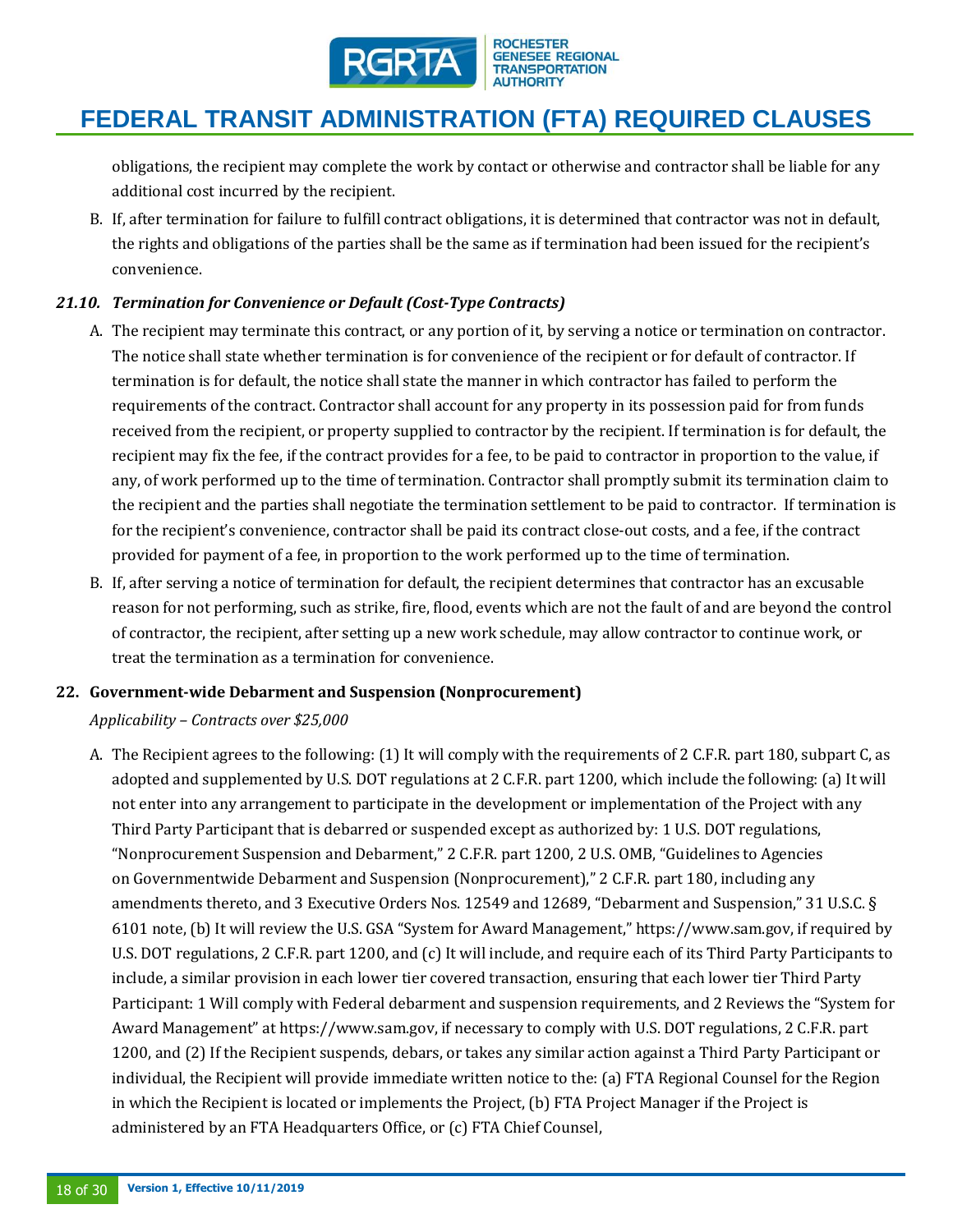

#### **23. Contracts Involving Federal Privacy Act Requirements**

*Applicability - When a grantee maintains files on drug and alcohol enforcement activities for FTA, and those files are organized so that information could be retrieved by personal identifier, the Privacy Act requirements apply to all contracts except micro-purchases (\$3,000 or less, except for construction contracts over \$2,000)*

- A. The following requirements apply to the Contractor and its employees that administer any system of records on behalf of the Federal Government under any contract:
	- a. The Contractor agrees to comply with, and assures the compliance of its employees with, the information restrictions and other applicable requirements of the Privacy Act of 1974, 5 U.S.C. § 552a. Among other things, the Contractor agrees to obtain the express consent of the Federal Government before the Contractor or its employees operate a system of records on behalf of the Federal Government. The Contractor understands that the requirements of the Privacy Act, including the civil and criminal penalties for violation of that Act, apply to those individuals involved, and that failure to comply with the terms of the Privacy Act may result in termination of the underlying contract.
	- b. The Contractor also agrees to include these requirements in each subcontract to administer any system of records on behalf of the Federal Government financed in whole or in part with Federal assistance provided by FTA.

#### **24. Civil Rights Requirements**

*Applicability – All contracts except micro-purchases (\$3,000 or less, except for construction contracts over \$2,000)*

The following requirements apply to the underlying contract:

The Recipient understands and agrees that it must comply with applicable Federal civil rights laws and regulations, and follow applicable Federal guidance, except as the Federal Government determines otherwise in writing. Therefore, unless a Recipient or Program, including an Indian Tribe or the Tribal Transit Program, is specifically exempted from a civil rights statute, FTA requires compliance with that civil rights statute, including compliance with equity in service: a. Nondiscrimination in Federal Public Transportation Programs. The Recipient agrees to, and assures that each Third Party Participant will, comply with Federal transit law, 49 U.S.C. § 5332 (FTA's "Nondiscrimination" statute): (1) FTA's "Nondiscrimination" statute prohibits discrimination on the basis of: (a) Race, (b) Color, (c) Religion, (d) National origin, (e) Sex, (f) Disability, or (g) Age, and (2) The FTA "Nondiscrimination" statute's prohibition against discrimination includes: (a) Exclusion from participation, (b) Denial of program benefits, or (c) Discrimination, including discrimination in employment or business opportunity, (3) Except as FTA determines otherwise in writing: (a) General. Follow: 1 The most recent edition of FTA Circular 4702.1, "Title VI Requirements and Guidelines for Federal Transit Administration Recipients," to the extent consistent with applicable Federal laws, regulations, and guidance, and 2 Other applicable Federal guidance that may be issued, but (b) Exception for the Tribal Transit Program. FTA does not require an Indian Tribe to comply with FTA program-specific guidelines for Title VI when administering its projects funded under the Tribal Transit Program, b. Nondiscrimination – Title VI of the Civil Rights Act. The Recipient agrees to, and assures that each Third Party Participant will: (1) Prohibit discrimination based on: (a) Race, (b) Color, or (c) National origin, (2) Comply with: (a) Title VI of the Civil Rights Act of 1964, as amended, 42 U.S.C. § 2000d et seq., (b) U.S. DOT regulations, "Nondiscrimination in Federally-Assisted Programs of the Department of Transportation – Effectuation of Title VI of the Civil Rights Act of 1964," 49 C.F.R. part 21, and (c) Federal transit law, specifically 49 U.S.C. § 5332, as stated in the preceding section a, and (3) Except as FTA determines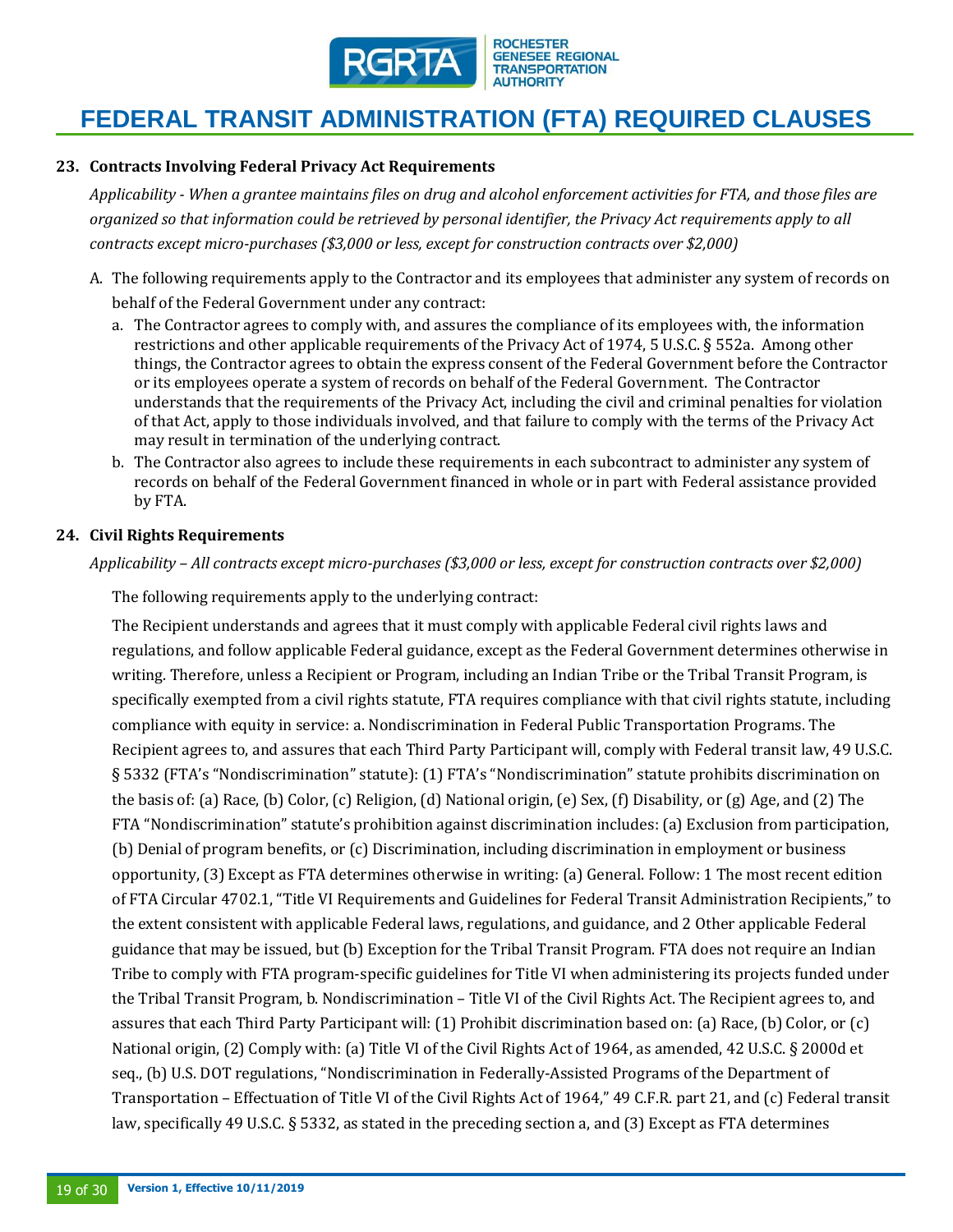

otherwise in writing, follow: (a) The most recent edition of FTA Circular 4702.1, "Title VI and Title VI-Dependent Guidelines for Federal Transit Administration Recipients," to the extent consistent with applicable Federal laws, regulations, and guidance. (b) U.S. DOJ, "Guidelines for the enforcement of Title VI, Civil Rights Act of 1964," 28 C.F.R. § 50.3, and (c) Other applicable Federal guidance that may be issued, c. Equal Employment Opportunity. (1) Federal Requirements and Guidance. The Recipient agrees to, and assures that each Third Party Participant will, prohibit discrimination on the basis of race, color, religion, sex, or national origin, and: (a) Comply with Title VII of the Civil Rights Act of 1964, as amended, 42 U.S.C. § 2000e et seq., (b) Facilitate compliance with Executive Order No. 11246, "Equal Employment Opportunity," as amended by Executive Order No. 11375, "Amending Executive Order No. 11246, Relating to Equal Employment Opportunity," 42 U.S.C. § 2000e note, (c) Comply with Federal transit law, specifically 49 U.S.C. § 5332, as stated in section a, and (d) Comply with other applicable EEO laws and regulations, as provided in Federal guidance, including laws and regulations prohibiting discrimination on the basis of disability, except as the Federal Government determines otherwise in writing, (2) General. The Recipient agrees to: (a) Ensure that applicants for employment are employed and employees are treated during employment without discrimination on the basis of their: 1 Race, 2 Color, 3 Religion, 4 Sex, 5 Disability, 6 Age, or 7 National origin, (b) Take affirmative action that includes, but is not limited to: 1 Recruitment advertising, 2 Recruitment, 3 Employment, 4 Rates of pay, 5 Other forms of compensation, 6 Selection for training, including apprenticeship, 7 Upgrading, 8 Transfers, 9 Demotions, 10 Layoffs, and 11 Terminations, but (b) Indian Tribe. Title VII of the Civil Rights Act of 1964, as amended, exempts Indian Tribes under the definition of "Employer". (3) Equal Employment Opportunity Requirements for Construction Activities. In addition to the foregoing, when undertaking "construction" as recognized by the U.S. Department of Labor (U.S. DOL), the Recipient agrees to comply, and assures the compliance of each Third Party Participant, with: (a) U.S. DOL regulations, "Office of Federal Contract Compliance Programs, Equal Employment Opportunity, Department of Labor," 41 C.F.R. chapter 60, and (b) Executive Order No. 11246, "Equal Employment Opportunity," as amended by Executive Order No. 11375, "Amending Executive Order No. 11246, Relating to Equal Employment Opportunity," 42 U.S.C. § 2000e note, d. Disadvantaged Business Enterprise. To the extent authorized by applicable Federal law, the Recipient agrees to facilitate, and assures that each Third Party Participant will facilitate, participation by small business concerns owned and controlled by socially and economically disadvantaged individuals, also referred to as "Disadvantaged Business Enterprises" (DBEs), in the Project as follows: 1) Requirements. The Recipient agrees to comply with: (a) Section 1101(b) of MAP-21, 23 U.S.C. § 101 note, (b) U.S. DOT regulations, "Participation by Disadvantaged Business Enterprises in Department of Transportation Financial Assistance Programs," 49 C.F.R. part 26, and (c) Federal transit law, specifically 49 U.S.C. § 5332, as stated in section a, (2) Assurance. As required by 49 C.F.R. § 26.13(a), (b) DBE Program Requirements. Recipients receiving planning, capital and/or operating assistance that will award prime third party contracts exceeding \$250,000 in a Federal fiscal year must: 1 Have a DBE program meeting the requirements of 49 C.F.R. part 26, 2 Implement a DBE program approved by FTA, and 3 Establish an annual DBE participation goal, (c) Special Requirements for a Transit Vehicle Manufacturer. The Recipient understands and agrees that each transit vehicle manufacturer, as a condition of being authorized to bid or propose on FTAassisted transit vehicle procurements, must certify that it has complied with the requirements of 49 C.F.R. part 26, (d) the Recipient provides assurance that: The Recipient shall not discriminate on the basis of race, color, national origin, or sex in the award and performance of any DOT-assisted contract or in the administration of its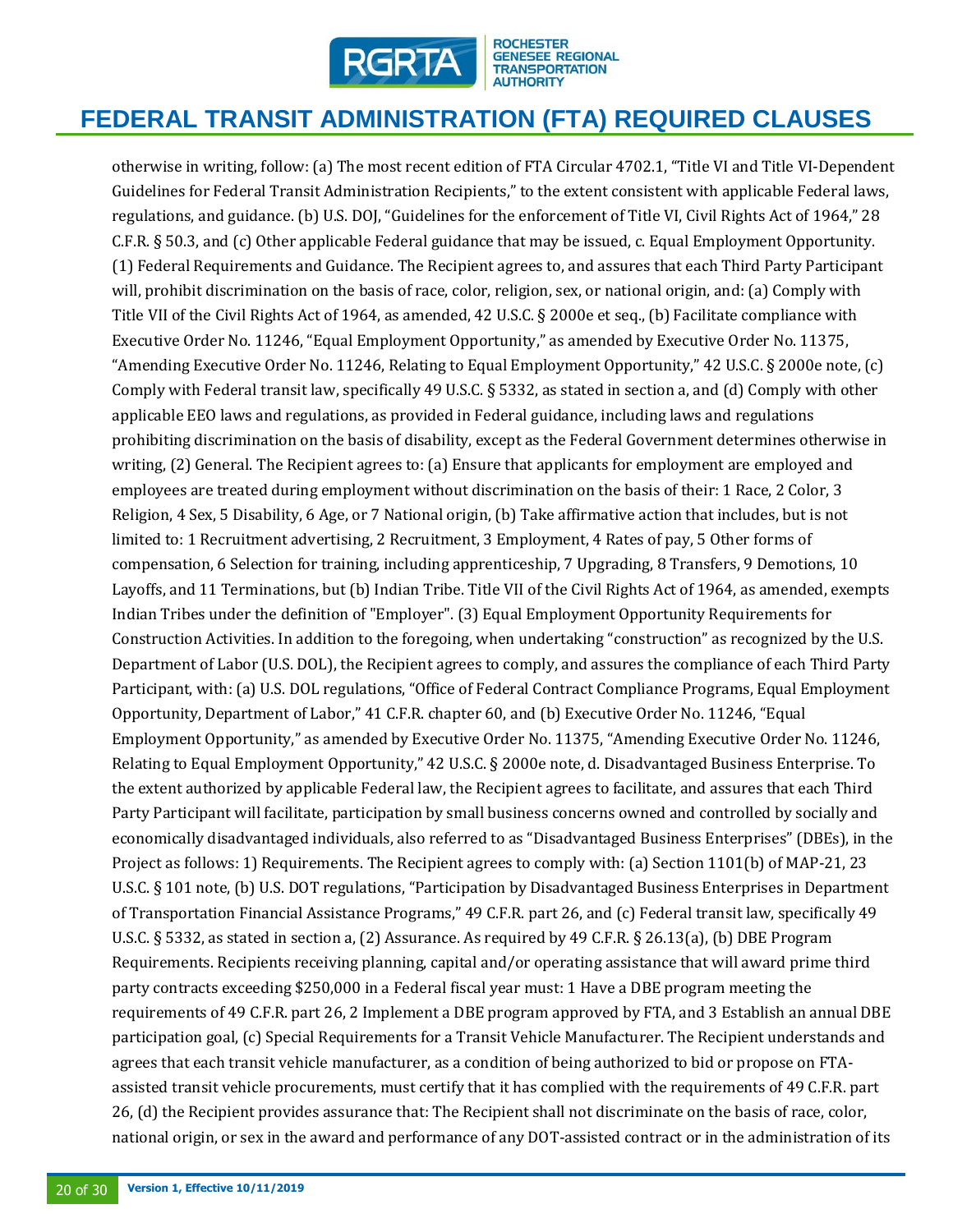

DBE program or the requirements of 49 C.F.R. part 26. The Recipient shall take all necessary and reasonable steps under 49 C.F.R. part 26 to ensure nondiscrimination in the award and administration of DOT-assisted contracts. The Recipient's DBE program, as required by 49 C.F.R. part 26 and as approved by DOT, is incorporated by reference in this agreement. Implementation of this program is a legal obligation and failure to carry out its terms shall be treated as a violation of this agreement. Upon notification to the Recipient of its failure to carry out its approved program, the Department may impose sanctions as provided for under 49 C.F.R. part 26 and may, in appropriate cases, refer the matter for enforcement under 18 U.S.C. § 1001 and/or the Program Fraud Civil Remedies Act of 1986, 31 U.S.C. § 3801 et seq., (2) Exception for the Tribal Transit Program. FTA exempts Indian tribes from the Disadvantaged Business Enterprise regulations at 49 C.F.R. part 26 under MAP-21 and previous legislation, e. Nondiscrimination on the Basis of Sex. The Recipient agrees to comply with Federal prohibitions against discrimination on the basis of sex, including: (1) Title IX of the Education Amendments of 1972, as amended, 20 U.S.C. § 1681 et seq., (2) U.S. DOT regulations, "Nondiscrimination on the Basis of Sex in Education Programs or Activities Receiving Federal Financial Assistance," 49 C.F.R. part 25, and (3) Federal transit law, specifically 49 U.S.C. § 5332, as stated in section a, f. Nondiscrimination on the Basis of Age. The Recipient agrees to comply with Federal prohibitions against discrimination on the basis of age, including: (1) The Age Discrimination in Employment Act (ADEA), 29 U.S.C. §§ 621 – 634, which prohibits discrimination on the basis of age, (2) U.S. Equal Employment Opportunity Commission (U.S. EEOC) regulations, "Age Discrimination in Employment Act," 29 C.F.R. part 1625, which implements the ADEA, (3) The Age Discrimination Act of 1975, as amended, 42 U.S.C. § 6101 et seq., which prohibits discrimination against individuals on the basis of age in the administration of programs or activities receiving Federal funds, (4) U.S. Health and Human Services regulations, "Nondiscrimination on the Basis of Age in Programs or Activities Receiving Federal Financial Assistance," 45 C.F.R. part 90, which implements the Age Discrimination Act of 1975, and (5) Federal transit law, specifically 49 U.S.C. § 5332, as stated in section a, g. Nondiscrimination on the Basis of Disability. The Recipient agrees to comply with the following Federal prohibitions pertaining to discrimination against seniors or individuals with disabilities: (1) Federal laws, including: (a) Section 504 of the Rehabilitation Act of 1973, as amended, 29 U.S.C. § 794, which prohibits discrimination on the basis of disability in the administration of federally funded programs or activities, (b) The Americans with Disabilities Act of 1990 (ADA), as amended, 42 U.S.C. § 12101 et seq., which requires that accessible facilities and services be made available to individuals with disabilities, 1 General. Titles I, II, and III of the ADA apply to FTA Recipients, but 2 Indian Tribes. While Titles II and III of the ADA apply to Indian Tribes, Title I of the ADA exempts Indian Tribes from the definition of "employer," (c) The Architectural Barriers Act of 1968, as amended, 42 U.S.C. § 4151 et seq., which requires that buildings and public accommodations be accessible to individuals with disabilities, (d) Federal transit law, specifically 49 U.S.C. § 5332, which now includes disability as a prohibited basis for discrimination, and (e) Other applicable laws and amendments pertaining to access for elderly individuals or individuals with disabilities, (2) Federal regulations, including: (a) U.S. DOT regulations, "Transportation Services for Individuals with Disabilities (ADA)," 49 C.F.R. part 37, (b) U.S. DOT regulations, "Nondiscrimination on the Basis of Disability in Programs and Activities Receiving or Benefiting from Federal Financial Assistance," 49 C.F.R. part 27, (c) U.S. DOT regulations, "Transportation for Individuals with Disabilities: Passenger Vessels," 49 C.F.R. part 39, (d) Joint U.S. Architectural and Transportation Barriers Compliance Board (U.S. ATBCB) and U.S. DOT regulations, "Americans With Disabilities (ADA) Accessibility Specifications for Transportation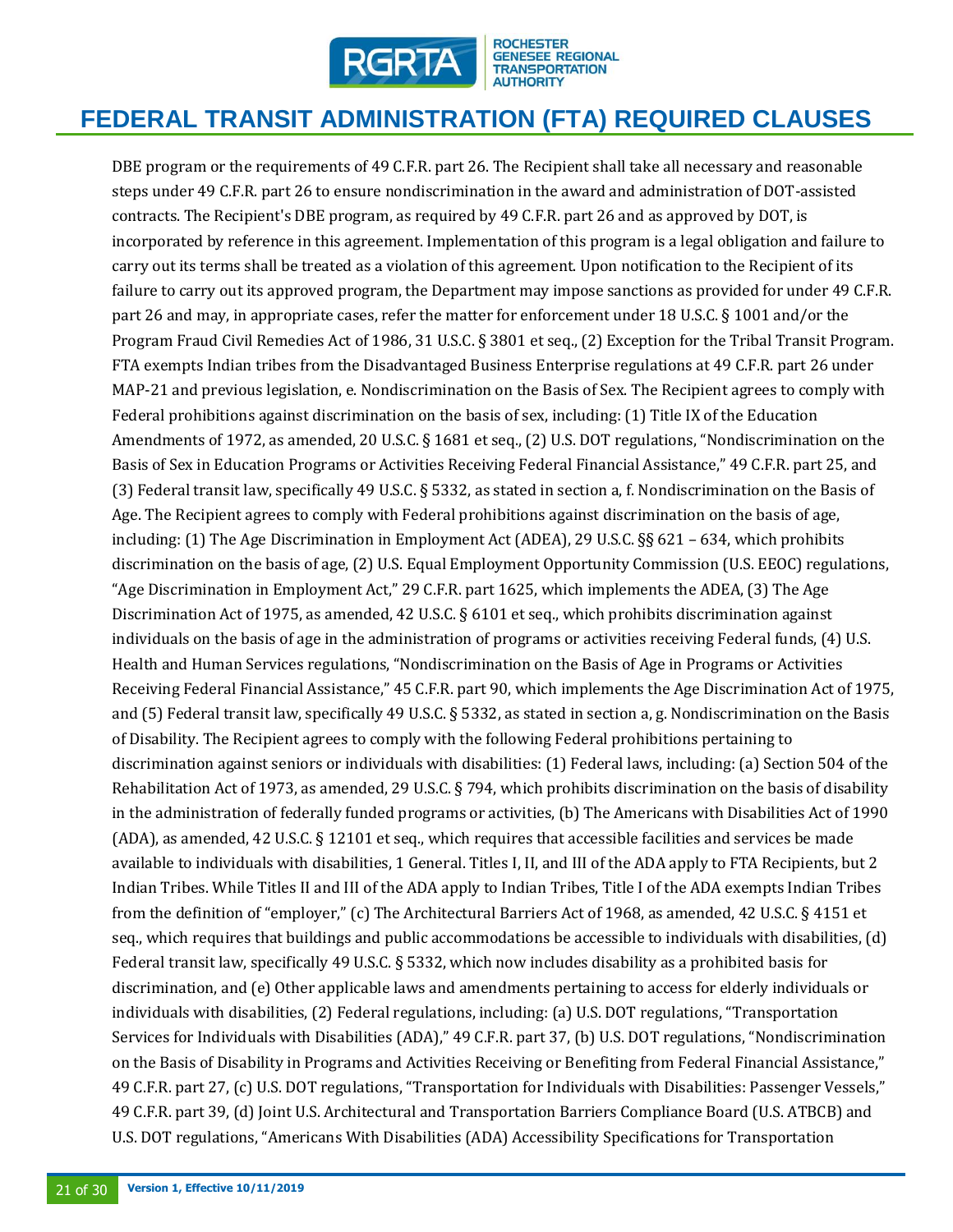

Vehicles," 36 C.F.R. part 1192 and 49 C.F.R. part 38, (e) U.S. DOJ regulations, "Nondiscrimination on the Basis of Disability in State and Local Government Services," 28 C.F.R. part 35, (f) U.S. DOJ regulations, "Nondiscrimination on the Basis of Disability by Public Accommodations and in Commercial Facilities," 28 C.F.R. part 36, (g) U.S. EEOC, "Regulations to Implement the Equal Employment Provisions of the Americans with Disabilities Act," 29 C.F.R. part 1630, (h) U.S. Federal Communications Commission regulations, "Telecommunications Relay Services and Related Customer Premises Equipment for Persons with Disabilities," 47 C.F.R. part 64, Subpart F, (i) U.S. ATBCB regulations, "Electronic and Information Technology Accessibility Standards," 36 C.F.R. part 1194, and (j) FTA regulations, "Transportation for Elderly and Handicapped Persons," 49 C.F.R. part 609, and (3) Other applicable Federal civil rights and nondiscrimination guidance, h. Drug or Alcohol Abuse - Confidentiality and Other Civil Rights Protections. The Recipient agrees to comply with the confidentiality and civil rights protections of: (1) The Drug Abuse Office and Treatment Act of 1972, as amended, 21 U.S.C. § 1101 et seq., (2) The Comprehensive Alcohol Abuse and Alcoholism Prevention, Treatment and Rehabilitation Act of 1970, as amended, 42 U.S.C. § 4541 et seq., and (3) The Public Health Service Act, as amended, 42 U.S.C. §§ 290dd – 290dd-2, i. Access to Services for People with Limited English Proficiency. Except as the Federal Government determines otherwise in writing, the Recipient agrees to promote accessibility of public transportation services to people whose understanding of English is limited by following: 1) Executive Order No. 13166, "Improving Access to Services for Persons with Limited English Proficiency," August 11, 2000, 42 U.S.C. § 2000d-1 note, and (2) U.S. DOT Notice, "DOT Policy Guidance Concerning Recipients' Responsibilities to Limited English Proficiency (LEP) Persons," 70 Fed. Reg. 74087, December 14, 2005, j. Other Nondiscrimination Laws. Except as the Federal Government determines otherwise in writing, the Recipient agrees to: (1) Comply with other applicable Federal nondiscrimination laws and regulations, and (2) Follow Federal guidance prohibiting discrimination, k. Remedies. Remedies for failure to comply with applicable Federal Civil Rights laws and Federal regulations may be enforced as provided in those Federal laws or Federal regulations.

### **25. Breaches and Dispute Resolution**

*Applicability – All contracts over \$100,000*

A. Disputes arising in the performance of this contract which are not resolved by agreement of the parties shall be decided in writing by the recipient's authorized representative. This decision shall be final and conclusive unless within ten (10) days from the date of receipt of its copy, contractor mails or otherwise furnishes a written appeal to the recipient's CEO. In connection with such appeal, contractor shall be afforded an opportunity to be heard and to offer evidence in support of its position. The decision of the recipient's CEO shall be binding upon contractor and contractor shall abide by the decision. FTA has a vested interest in the settlement of any violation of Federal law including the False Claims Act, 31 U.S.C. § 3729.

### *25.1. Performance During Dispute*

A. Unless otherwise directed by the recipient, contractor shall continue performance under this contract while matters in dispute are being resolved.

#### *25.2. Claims for Damages*

A. Should either party to the contract suffer injury or damage to person or property because of any act or omission of the party or of any of his employees, agents or others for whose acts he is legally liable, a claim for damages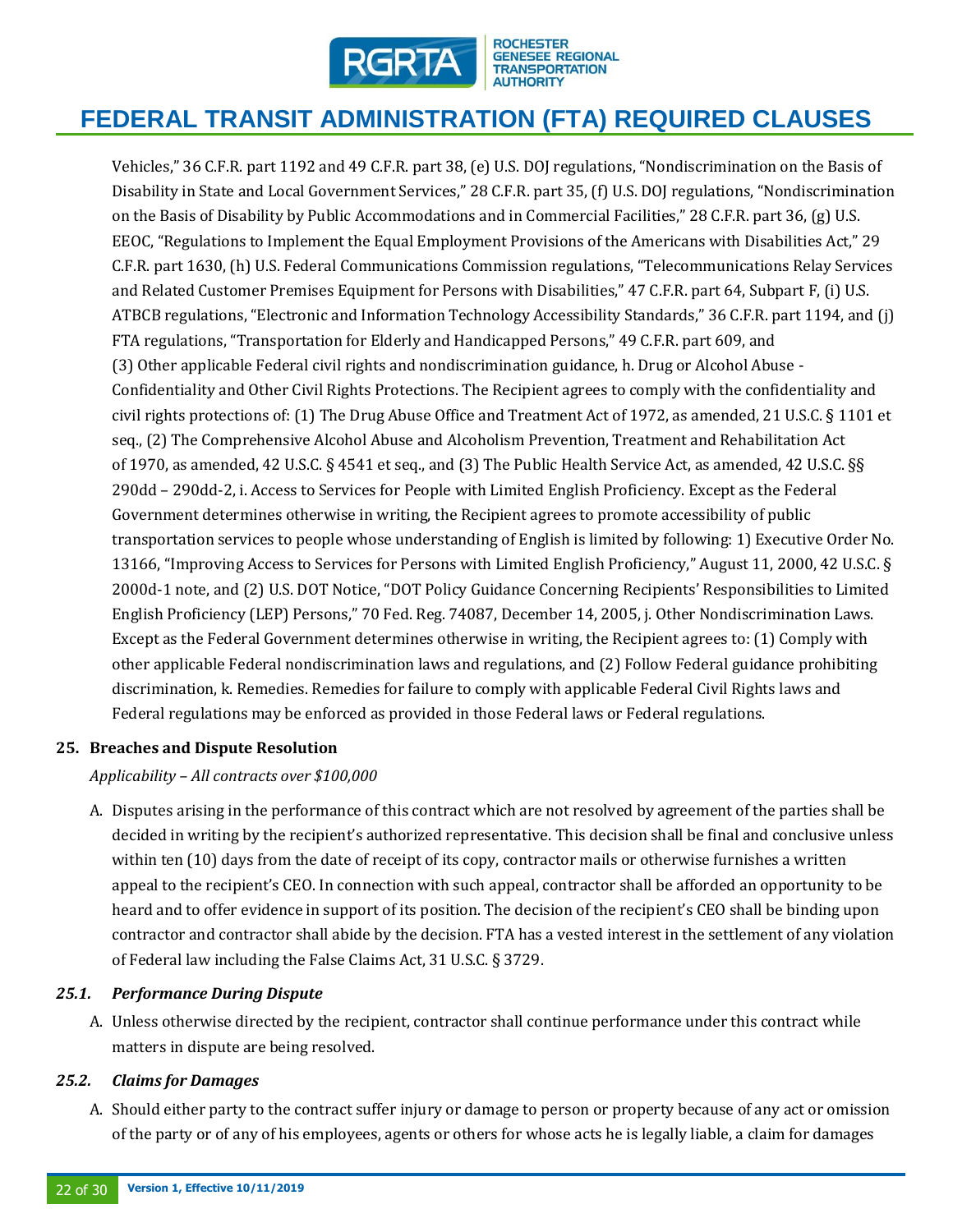

therefore shall be made in writing to such other party within ten days after the first observance of such injury or damage.

### *25.3. Remedies*

A. Unless this contract provides otherwise, all claims, counterclaims, disputes and other matters in question between the recipient and contractor arising out of or relating to this agreement or its breach will be decided by arbitration if the parties mutually agree, or in a court of competent jurisdiction within the residing State. Rights and Remedies - Duties and obligations imposed by the contract documents and the rights and remedies available thereunder shall be in addition to and not a limitation of any duties, obligations, rights and remedies otherwise imposed or available by law. No action or failure to act by the recipient or contractor shall constitute a waiver of any right or duty afforded any of them under the contract, nor shall any such action or failure to act constitute an approval of or acquiescence in any breach thereunder, except as may be specifically agreed in writing.

#### **26. Patent and Rights Data**

*Applicability – Research projects in which FTA finances the purpose of the grant is to finance the development of a product or information. These patent and data rights requirements do not apply to capital projects or operating projects, even though a small portion of the sales price may cover the cost of product development or writing the user's manual or to micro-purchases (\$3,000 or less, except for construction contracts over \$2,000)*

#### *26.1. Contracts Involving Experimental, Developmental, Or Research Work.*

Rights in Data - This following requirements apply to each contract involving experimental, developmental or research work: (1) The term "subject data" used in this clause means recorded information, whether or not copyrighted, that is delivered or specified to be delivered under the contract. The term includes graphic or pictorial delineation in media such as drawings or photographs; text in specifications or related performance or design-type documents; machine forms such as punched cards, magnetic tape, or computer memory printouts; and information retained in computer memory. Examples include, but are not limited to: computer software, engineering drawings and associated lists, specifications, standards, process sheets, manuals, technical reports, catalog item identifications, and related information. The term "subject data" does not include financial reports, cost analyses, and similar information incidental to contract administration. (2) The following restrictions apply to all subject data first produced in the performance of the contract to which this Attachment has been added: (a) Except for its own internal use, the Purchaser or Contractor may not publish or reproduce subject data in whole or in part, or in any manner or form, nor may the Purchaser or Contractor authorize others to do so, without the written consent of the Federal Government, until such time as the Federal Government may have either released or approved the release of such data to the public; this restriction on publication, however, does not apply to any contract with an academic institution. (b) In accordance with 49 C.F.R. § 18.34 and 49 C.F.R. § 19.36, the Federal Government reserves a royalty-free, non-exclusive and irrevocable license to reproduce, publish, or otherwise use, and to authorize others to use, for "Federal Government purposes," any subject data or copyright described in subsections (2)(b)1 and (2)(b)2 of this clause below. As used in the previous sentence, "for Federal Government purposes," means use only for the direct purposes of the Federal Government. Without the copyright owner's consent, the Federal Government may not extend its Federal license to any other party. 1. Any subject data developed under that contract, whether or not a copyright has been obtained; and 2. Any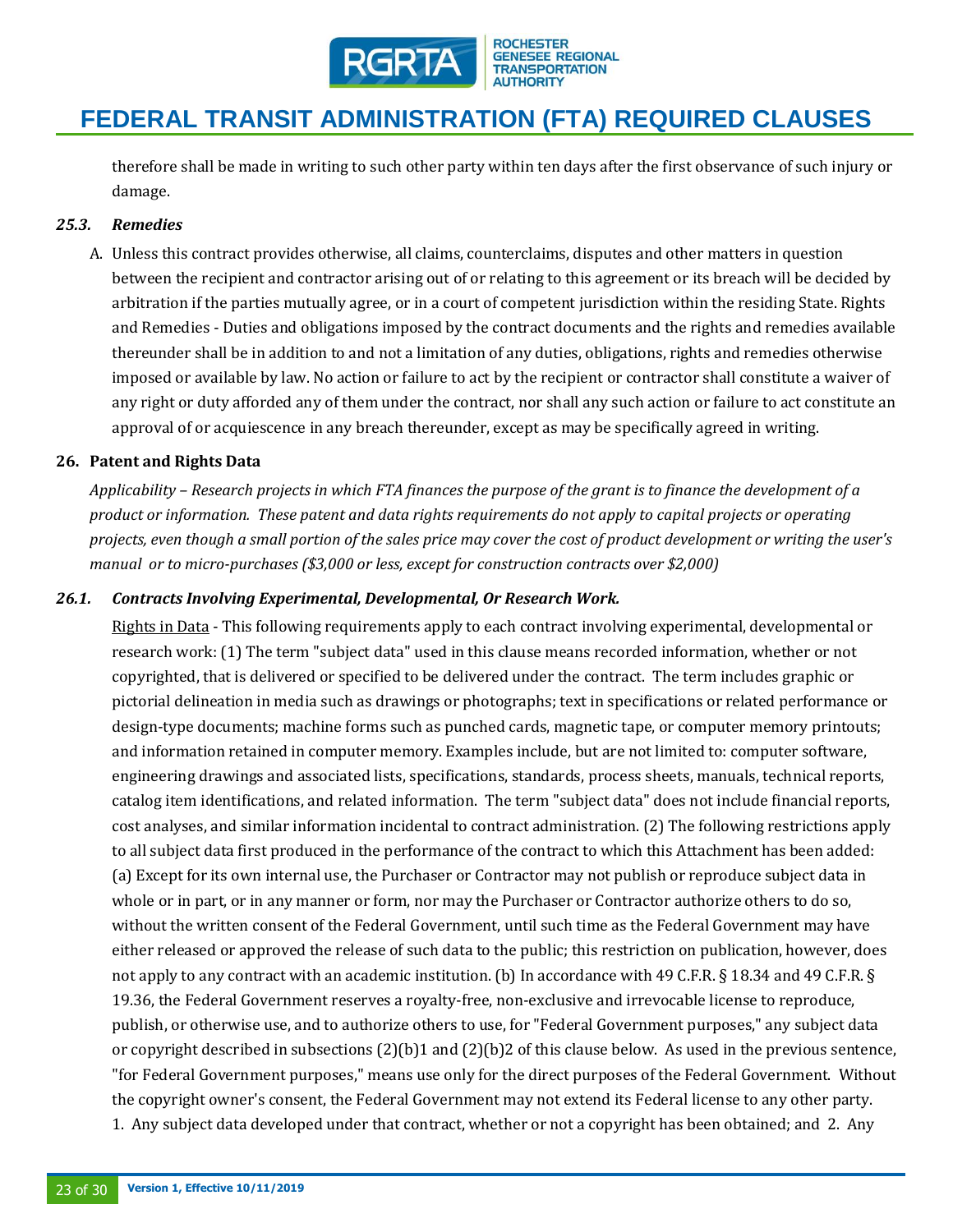

# **FEDERAL TRANSIT ADMINISTRATION (FTA) REQUIRED CLAUSES**

rights of copyright purchased by the Purchaser or Contractor using Federal assistance in whole or in part provided by FTA. (c) When FTA awards Federal assistance for experimental, developmental, or research work, it is FTA's general intention to increase transportation knowledge available to the public, rather than to restrict the benefits resulting from the work to participants in that work. Therefore, unless FTA determines otherwise, the Purchaser and the Contractor performing experimental, developmental, or research work required by the underlying contract to which this Attachment is added agrees to permit FTA to make available to the public, either FTA's license in the copyright to any subject data developed in the course of that contract, or a copy of the subject data first produced under the contract for which a copyright has not been obtained. If the experimental, developmental, or research work, which is the subject of the underlying contract, is not completed for any reason whatsoever, all data developed under that contract shall become subject data as defined in subsection (a) of this clause and shall be delivered as the Federal Government may direct. This subsection (c) , however, does not apply to adaptations of automatic data processing equipment or programs for the Purchaser or Contractor's use whose costs are financed in whole or in part with Federal assistance provided by FTA for transportation capital projects. (d) Unless prohibited by state law, upon request by the Federal Government, the Purchaser and the Contractor agree to indemnify, save, and hold harmless the Federal Government, its officers, agents, and employees acting within the scope of their official duties against any liability, including costs and expenses, resulting from any willful or intentional violation by the Purchaser or Contractor of proprietary rights, copyrights, or right of privacy, arising out of the publication, translation, reproduction, delivery, use, or disposition of any data furnished under that contract. Neither the Purchaser nor the Contractor shall be required to indemnify the Federal Government for any such liability arising out of the wrongful act of any employee, official, or agents of the Federal Government. (e) Nothing contained in this clause on rights in data shall imply a license to the Federal Government under any patent or be construed as affecting the scope of any license or other right otherwise granted to the Federal Government under any patent. (f) Data developed by the Purchaser or Contractor and financed entirely without using Federal assistance provided by the Federal Government that has been incorporated into work required by the underlying contract to which this Attachment has been added is exempt from the requirements of subsections (b), (c), and (d) of this clause, provided that the Purchaser or Contractor identifies that data in writing at the time of delivery of the contract work. (g) Unless FTA determines otherwise, the Contractor agrees to include these requirements in each subcontract for experimental, developmental, or research work financed in whole or in part with Federal assistance provided by FTA. (3) Unless the Federal Government later makes a contrary determination in writing, irrespective of the Contractor's status (i.e., a large business, small business, state government or state instrumentality, local government, nonprofit organization, institution of higher education, individual, etc.), the Purchaser and the Contractor agree to take the necessary actions to provide, through FTA, those rights in that invention due the Federal Government as described in U.S. Department of Commerce regulations, "Rights to Inventions Made by Nonprofit Organizations and Small Business Firms Under Government Grants, Contracts and Cooperative Agreements," 37 C.F.R. Part 401. (4) The Contractor also agrees to include these requirements in each subcontract for experimental, developmental, or research work financed in whole or in part with Federal assistance provided by FTA.

Patent Rights - The following requirements apply to each contract involving experimental, developmental, or research work: (1) General - If any invention, improvement, or discovery is conceived or first actually reduced to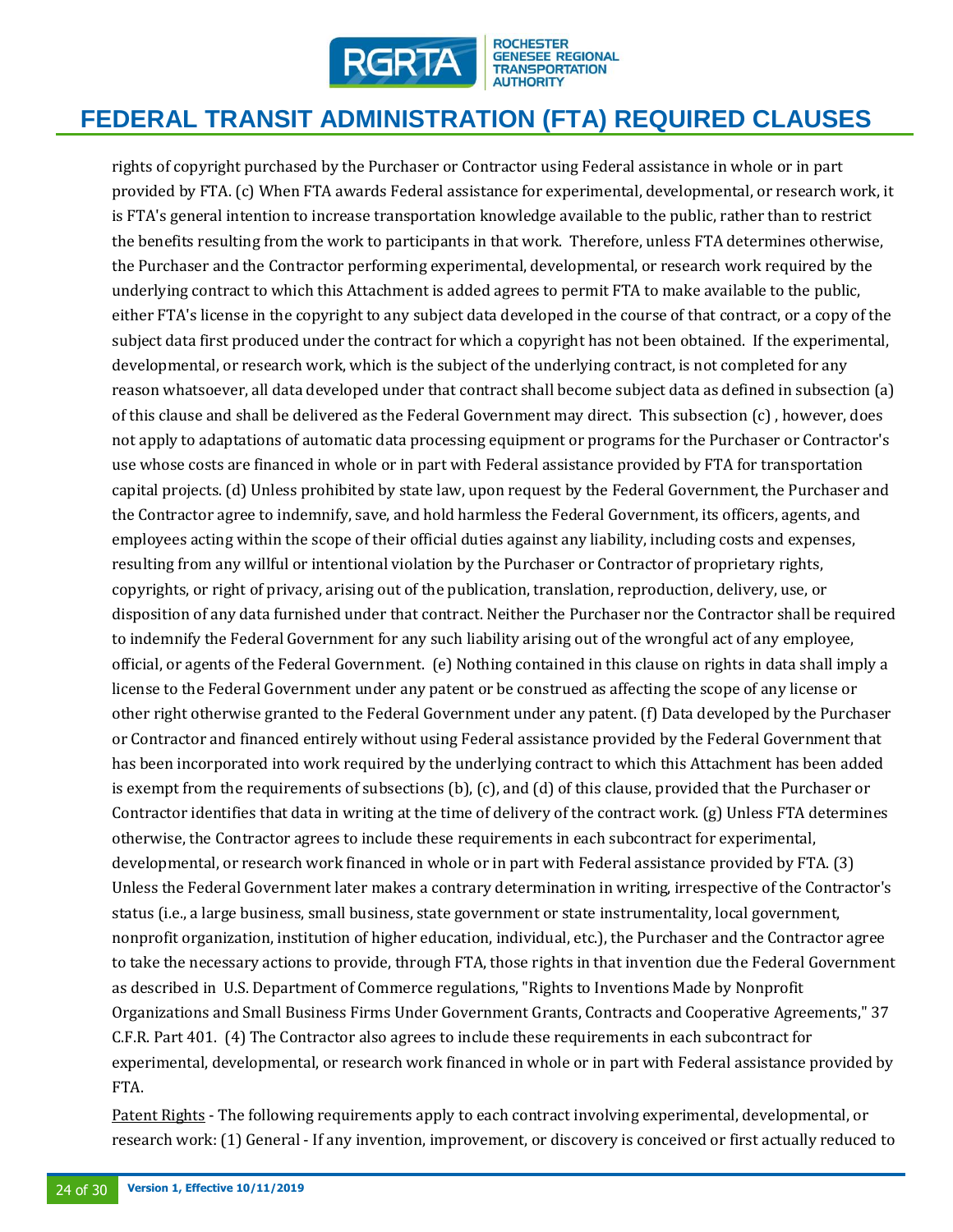

practice in the course of or under the contract to which this Attachment has been added, and that invention, improvement, or discovery is patentable under the laws of the United States of America or any foreign country, the Purchaser and Contractor agree to take actions necessary to provide immediate notice and a detailed report to the party at a higher tier until FTA is ultimately notified. (2) Unless the Federal Government later makes a contrary determination in writing, irrespective of the Contractor's status (a large business, small business, state government or state instrumentality, local government, nonprofit organization, institution of higher education, individual), the Purchaser and the Contractor agree to take the necessary actions to provide, through FTA, those rights in that invention due the Federal Government as described in U.S. Department of Commerce regulations, "Rights to Inventions Made by Nonprofit Organizations and Small Business Firms Under Government Grants, Contracts and Cooperative Agreements," 37 C.F.R. Part 401. (3) The Contractor also agrees to include the requirements of this clause in each subcontract for experimental, developmental, or research work financed in whole or in part with Federal assistance provided by FTA.

# **27. Transit Employee Protective Provisions**

*Applicability – Contracts for transit operations except micro-purchases (\$3,000 or less, except for construction contracts over \$2,000)*

- A. Contractor shall comply with applicable transit employee protective requirements as follows: (a) Transit Employee Protective Requirements for Projects Authorized by 49 USC 5311 in Nonurbanized Areas - If the contract involves transit operations financed in whole or in part with FTA assistance authorized by 49 USC 5311, the contractor shall comply with the terms and conditions of the Special Warranty for the Nonurbanized Area Program that is most current, and any alternative comparable arrangement specified by U.S. DOL for application to the project, in accordance with U.S. DOL guidelines, "Section 5333(b), Federal Transit Law," 29 C.F.R. Part 215, and any revision thereto. [New amendments to U.S. DOL guidelines, "Section 5333(b), Federal Transit Law," 29 C.F.R. Part 215, were published at 73 Fed. Reg. 47046 et. Seq., August 13, 2008.]
- B. Contractor shall also include any applicable requirements in each subcontract involving transit operations financed in whole or in part with FTA assistance.

### **28. Disadvantaged Business Enterprise (DBE)**

*Applicability – Contracts over \$3,000 awarded on the basis of a bid or proposal offering to use DBEs* 

- A. This contract is subject to the requirements of Section 1101(b) of Map-21, 23U.S.C. § 101 note, Title 49, Code of Federal Regulations, Part 26, and 49 U.S.C. § 5332 Participation by Disadvantaged Business Enterprises in Department of Transportation Financial Assistance Programs. The national goal for participation of Disadvantaged Business Enterprises (DBE) is 10%. The recipient's overall goal for DBE participation is listed elsewhere. If a separate contract goal for DBE participation has been established for this procurement, it is listed elsewhere.
- B. The contractor shall not discriminate on the basis of race, color, religion, national origin or sex in the performance of this contract. The contractor shall carry out applicable requirements of 49 CFR Part 26 in the award and administration of this contract. Failure by the contractor to carry out these requirements is a material breach of this contract, which may result in the termination of this contract or such other remedy as the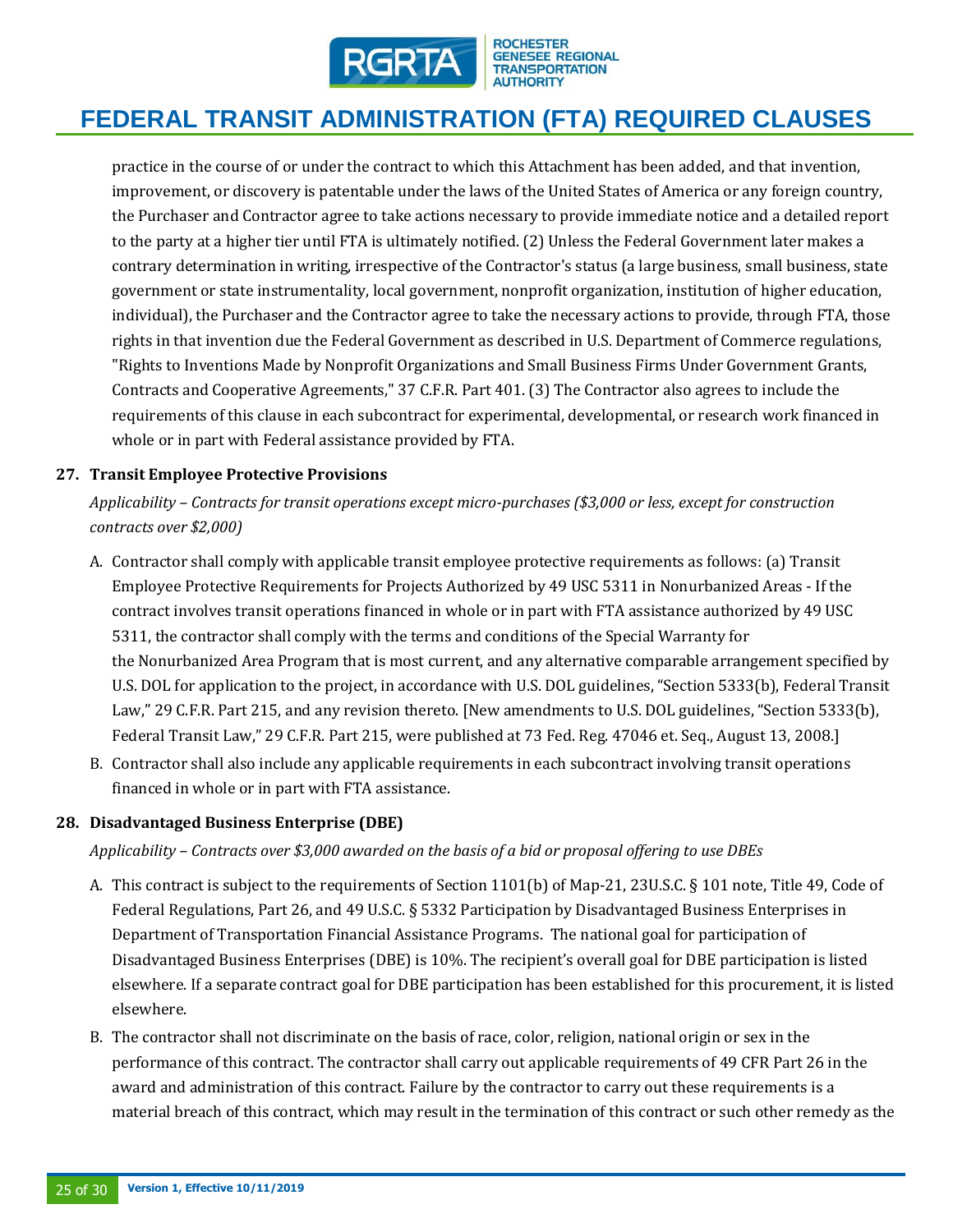

municipal corporation deems appropriate. Each subcontract the contractor signs with a subcontractor must include the assurance in this paragraph (see 49 CFR 26.13(b)).

- C. If a separate contract goal has been established, Bidders/offerors are required to document sufficient DBE participation to meet these goals or, alternatively, document adequate good faith efforts to do so, as provided for in 49 CFR 26.53.
- D. If no separate contract goal has been established, the successful bidder/offeror will be required to report its DBE participation obtained through race-neutral means throughout the period of performance.
- E. The contractor is required to pay its subcontractors performing work related to this contract for satisfactory performance of that work no later than 30 days after the contractor's receipt of payment for that work from the recipient. In addition, the contractor may not hold retainage from its subcontractors or must return any retainage payments to those subcontractors within 30 days after the subcontractor's work related to this contract is satisfactorily completed or must return any retainage payments to those subcontractors within 30 days after incremental acceptance of the subcontractor's work by the recipient and contractor's receipt of the partial retainage payment related to the subcontractor's work.
- F. The contractor must promptly notify the recipient whenever a DBE subcontractor performing work related to this contract is terminated or fails to complete its work, and must make good faith efforts to engage another DBE subcontractor to perform at least the same amount of work. The contractor may not terminate any DBE subcontractor and perform that work through its own forces or those of an affiliate without prior written consent of the recipient.

### **29. Prompt payment**

### *Applicability – All contracts except micro-purchases (\$3,000 or less, except for construction contracts over \$2,000)*

A. The prime contractor agrees to pay each subcontractor under this prime contract for satisfactory performance of its contract no later than 30 days from the receipt of each payment the prime contract receives from the Recipient. The prime contractor agrees further to return retainage payments to each subcontractor within 30 days after the subcontractors work is satisfactorily completed. Any delay or postponement of payment from the above referenced time frame may occur only for good cause following written approval of the Recipient. This clause applies to both DBE and non-DBE subcontracts.

# **30. Incorporation of Federal Transit Administration (FTA) Terms**

*Applicability – All contracts except micro-purchases (\$3,000 or less, except for construction contracts over \$2,000)*

A. The preceding provisions include, in part, certain Standard Terms & Conditions required by USDOT, whether or not expressly stated in the preceding contract provisions. All USDOT-required contractual provisions, as stated in FTA Circular 4220.1F, are hereby incorporated by reference. Anything to the contrary herein notwithstanding, all FTA mandated terms shall be deemed to control in the event of a conflict with other provisions contained in this Agreement. The contractor shall not perform any act, fail to perform any act, or refuse to comply with any request that would cause the recipient to be in violation of FTA terms and conditions.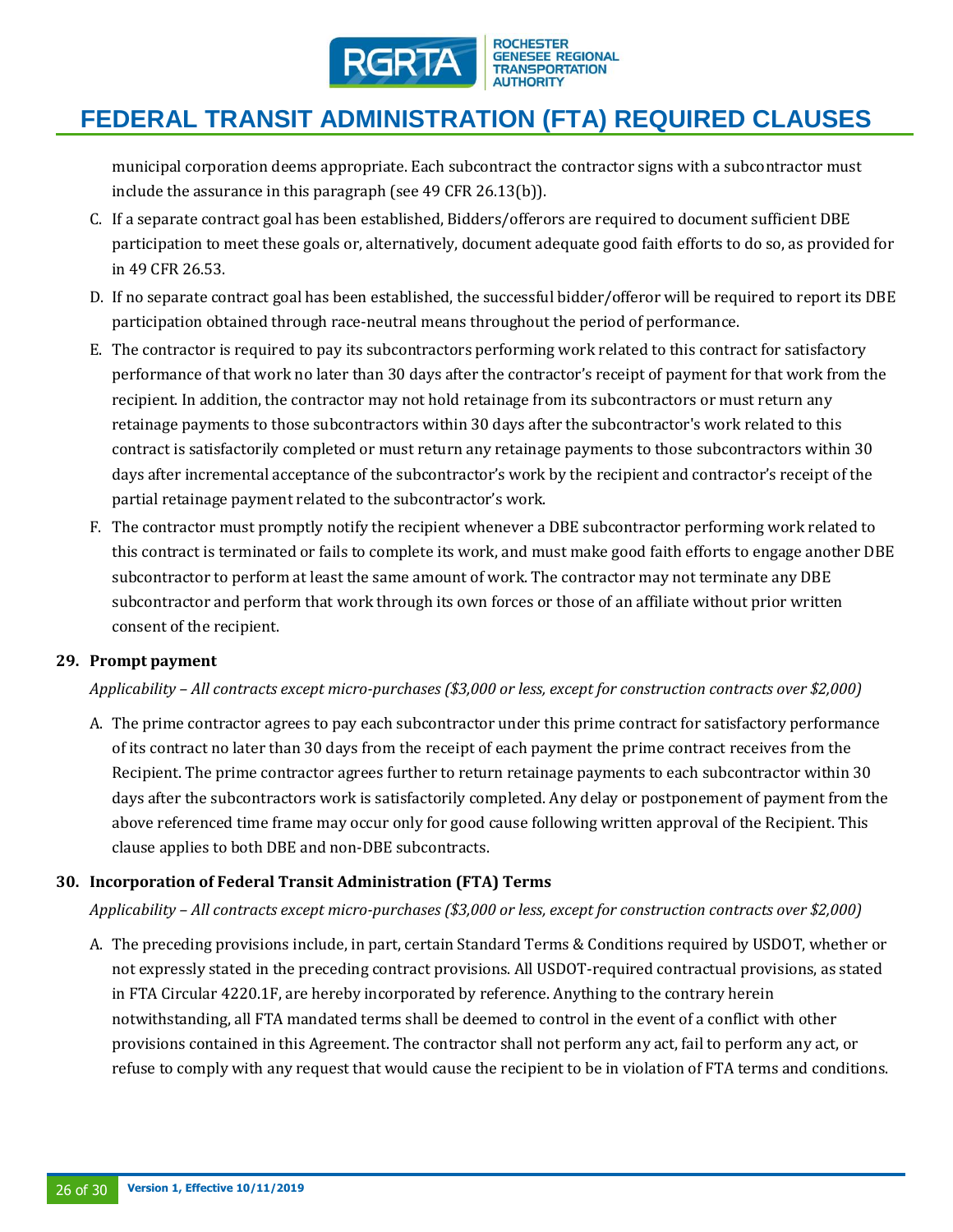

#### **31. Drug & Alcohol Abuse and Testing**

*Applicability – Operational service contracts except micro-purchases (\$3,000 or less, except for construction contracts over \$2,000)*

A. The Contractor agrees to comply with the following Federal substance abuse regulations: a. Drug-Free Workplace. U.S. DOT regulations, "Drug-Free Workplace Requirements (Grants), " 49 C.F.R. Part 32, that implements the Drug-Free Workplace Act of 1988 as amended, 41 U.S.C. §§ 8103 et seq., and 2 CFR part 182, b. Alcohol Misuse and Prohibited Drug Use. FTA Regulations, Prevention of Alcohol Misuse and Prohibited Drug Use in Transit Operations," 49 USC 5331, as amended by MAP-21, 49 CFR part 40, 49 USC chapter 53, 49 CFR Part 655, to the extent applicable.

#### **32. Veterans Preference**

A. Veterans Preference. As provided by 49 U.S.C. § 5325(k), to the extent practicable, the Recipient agrees and assures that each of its Subrecipients: (1)Will give a hiring preference to veterans, as defined in 5 U.S.C. § 2108, who have the skills and abilities required to perform construction work required under a third party contract in connection with a Capital Project supported with federal assistance appropriated or made available for 49 U.S.C. chapter 53, and (2)Will not require an employer to give a preference to any veteran over any equally qualified applicant who is a member of any racial or ethnic minority, female, an individual with a disability, or a former employee. 

# **OTHER FEDERAL & CONTRACT REQUIREMENTS (NOT CLAUSES)**

#### **1. Full and Open Competition**

A. In accordance with 49 U.S.C. § 5325(h) all procurement transactions shall be conducted in a manner that provides full and open competition.

#### **2. Prohibition Against Exclusionary or Discriminatory Specifications**

A. Apart from inconsistent requirements imposed by Federal statute or regulations, the contractor shall comply with the requirements of 49 USC 5323(h)(2) by refraining from using any FTA assistance to support procurements using exclusionary or discriminatory specifications.

#### **3. Conformance with ITS National Architecture**

A. Contractor shall conform, to the extent applicable, to the National Intelligent Transportation Standards architecture as required by Map-21 and follow the provisions of FTA Notice, "FTA National Architecture Policy on Transit Projects," 66 Fed. Reg.1455 etseq., January 8, 2001, and any other implementing directives FTA may issue at a later date, except to the extent FTA determines otherwise in writing.

#### **4. Access Requirements for Persons with Disabilities**

A. Contractor shall comply with Federal policy that the elderly and persons with disabilities have the same rights as other persons to use mass transportation services and facilities and that special efforts shall be made in planning and designing those services and facilities to implement that policy. Contractor shall also comply with all applicable requirements of Sec. 504 of the Rehabilitation Act (1973), as amended, 29 USC 794, which prohibits discrimination on the basis of handicaps, and the Americans with Disabilities Act of 1990 (ADA), as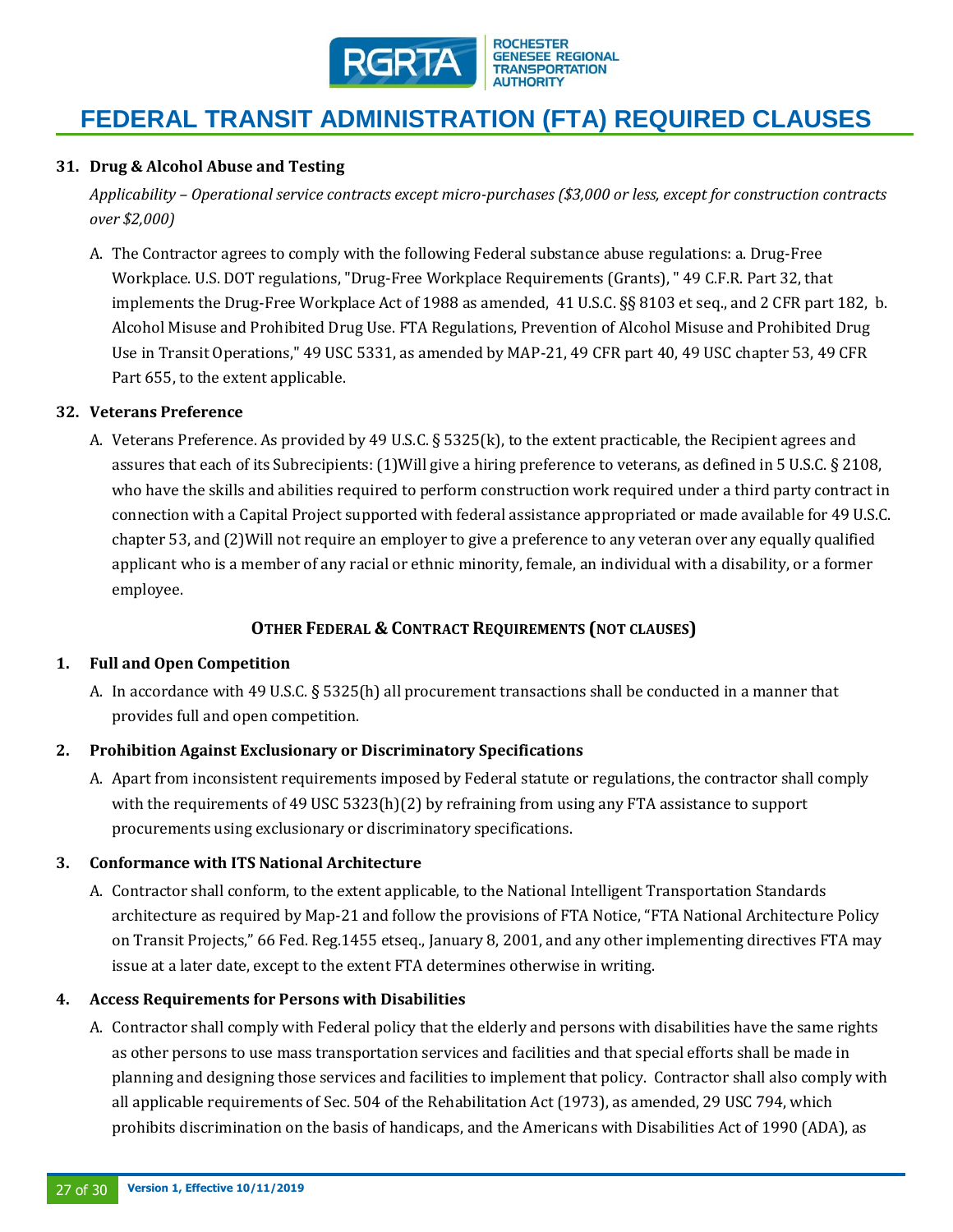

amended, 42 USC 12101 et seq., which requires that accessible facilities and services be made available to persons with disabilities, including any subsequent amendments thereto.

### **5. Notification of Federal Participation**

A. To the extent required by law, in the announcement of any third party contract award for goods and services (including construction services) having an aggregate value of \$500,000 or more, contractor shall specify the amount of Federal assistance to be used in financing that acquisition of goods and services and to express that amount of Federal assistance as a percentage of the total cost of the third party contract.

#### **6. Interest of Members or Delegates to Congress**

A. No members of, or delegates to, the US Congress shall be admitted to any share or part of this contract nor to any benefit arising therefrom.

### **7. Ineligible Contractors and Subcontractors**

A. Any name appearing upon the Comptroller General's list of ineligible contractors for federally-assisted contracts shall be ineligible to act as a subcontractor for contractor pursuant to this contract. If contractor is on the Comptroller General's list of ineligible contractors for federally financed or assisted construction, the recipient shall cancel, terminate or suspend this contract.

#### **8. Other Contract Requirements**

A. To the extent not inconsistent with the foregoing Federal requirements, this contract shall also include those standard clauses attached hereto, and shall comply with the recipient's Procurement Guidelines, available upon request from the recipient.

### *8.1. Compliance With Federal Regulations*

A. Any contract entered pursuant to this solicitation shall contain the following provisions: All USDOT-required contractual provisions, as set forth in FTA Circular 4220.1F, are incorporated by reference. Anything to the contrary herein notwithstanding, FTA mandated terms shall control in the event of a conflict with other provisions contained in this Agreement. Contractor shall not perform any act, fail to perform any act, or refuse to comply with any grantee request that would cause the recipient to be in violation of FTA terms and conditions. Contractor shall comply with all applicable FTA regulations, policies, procedures and directives, including, without limitation, those listed directly or incorporated by reference in the Master Agreement between the recipient and FTA, as may be amended or promulgated from time to time during the term of this contract. Contractor's failure to so comply shall constitute a material breach of this contract.

### *8.2. Real Property*

A. Any contract entered into shall contain the following provisions: Contractor shall at all times comply with all applicable statutes and USDOT regulations, policies, procedures and directives governing the acquisition, use and disposal of real property, including, but not limited to, 49 CFR 18.31-18.34, 49 CFR 19.30-19.37, 49 CFR Part 24, 49 CFR 5326 as amended by MAP-21, 49 CFR part 18 or 19, 49 USC 5334, applicable FTA Circular 5010, and FTA Master Agreement, as they may be amended or promulgated during the term of this contract. Contractor's failure to so comply shall constitute a material breach of this contract.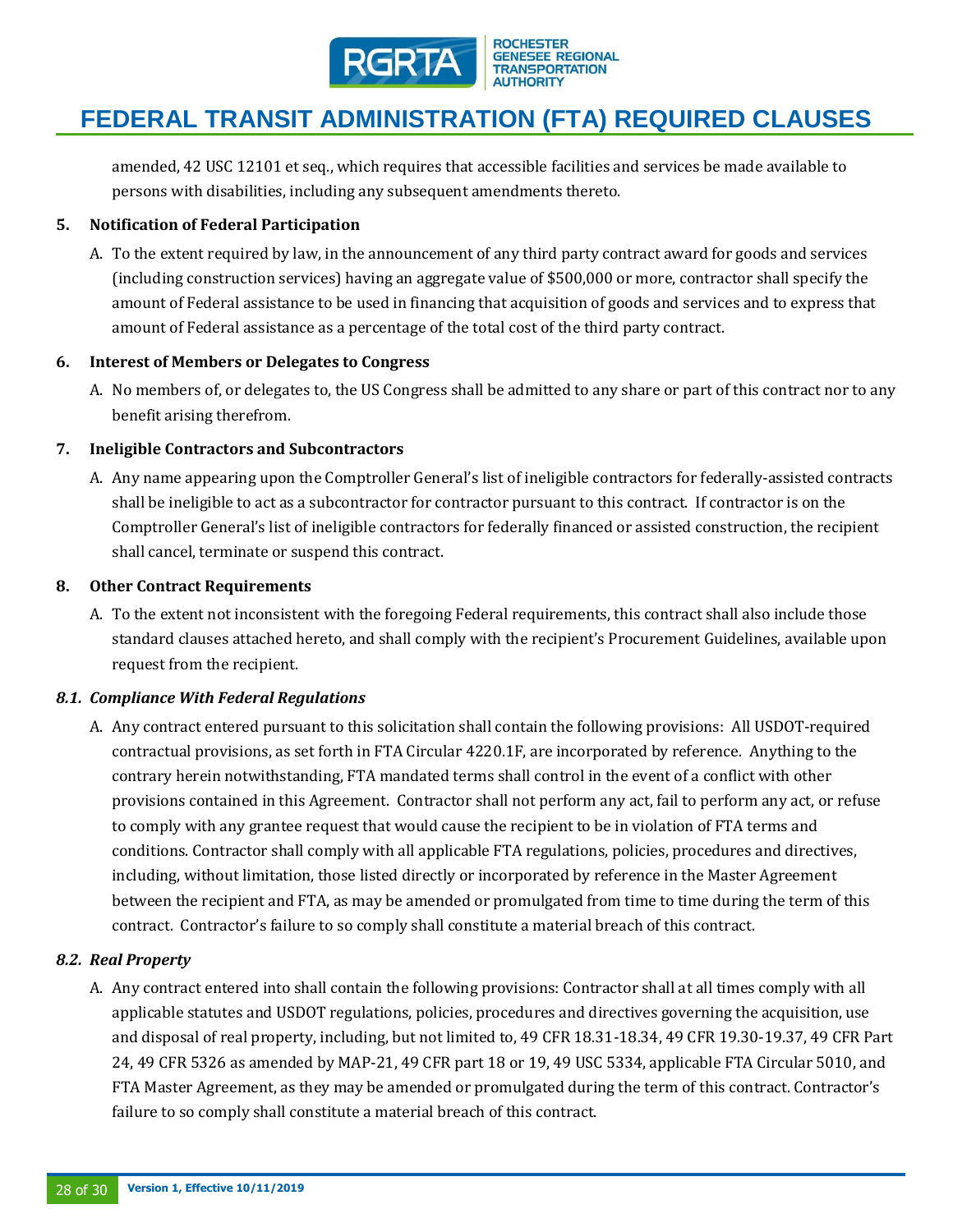

### *8.3. Access to Services for Persons with Limited English Proficiency*

A. To the extent applicable and except to the extent that FTA determines otherwise in writing, the Recipient agrees to comply with the policies of Executive Order No. 13166, "Improving Access to Services for Persons with Limited English Proficiency," 42 U.S.C. § 2000d 1 note, and with the provisions of U.S. DOT Notice, "DOT Guidance to Recipients on Special Language Services to Limited English Proficient (LEP) Beneficiaries," 70 Fed. Reg. 74087, December 14, 2005.

#### *8.4. Environmental Justice*

A. Except as the Federal Government determines otherwise in writing, the Recipient agrees to promote environmental justice by following: (1) Executive Order No. 12898, "Federal Actions to Address Environmental Justice in Minority Populations and Low-Income Populations," February 11, 1994, 42 U.S.C. § 4321 note, as well as facilitating compliance with that Executive Order, and (2) DOT Order 5610.2, "Department of Transportation Actions To Address Environmental Justice in Minority Populations and Low-Income Populations," 62 Fed. Reg. 18377, April 15, 1997, and (3) The most recent and applicable edition of FTA Circular 4703.1, "Environmental Justice Policy Guidance for Federal Transit Administration Recipients," August 15, 2012, to the extent consistent with applicable Federal laws, regulations, and guidance.

#### *8.5. Environmental Protections*

A. Compliance is required with any applicable Federal laws imposing environmental and resource conservation requirements for the project. Some, but not all, of the major Federal laws that may affect the project include: the National Environmental Policy Act of 1969; the Clean Air Act; the Resource Conservation and Recovery Act; the comprehensive Environmental response, Compensation and Liability Act; as well as environmental provisions with Title 23 U.S.C., and 49 U.C. chapter 53. The U.S. EPA, FHWA and other federal agencies may issue other federal regulations and directives that may affect the project. Compliance is required with any applicable Federal laws and regulations in effect now or that become effective in the future.

#### *8.6. Geographic Information and Related Spatial Data*

A. Any project activities involving spatial data or geographic information systems activities financed with Federal assistance are required to be consistent with the National Spatial Data Infrastructure promulgated by the Federal Geographic Data Committee, except to the extent that FTA determines otherwise in writing.

#### *8.7. Catalog of Federal Domestic Assistance (CFDA) Identification Number*

- A. The municipal project sponsor is required to identify in its accounts all Federal awards received and expended, and the Federal programs under which they were received. Federal program and award identification shall include, as applicable, the CFDA title and number, award number and year, name of the Federal agency, and name of the pass through entity.
- B. The CFDA number for the Federal Transit Administration Nonurbanized Area Formula (Section 5311) is 20.509. A Recipient covered by the Single Audit Act Amendments of 1996 and OMB Circular A-133, "Audits of States, Local Governments, and Non-Profit Organizations," agrees to separately identify the expenditures for Federal awards under the Recovery Act on the Schedule of Expenditures of Federal Awards (SEFA) and the Data Collection Form (SF-SAC) required by OMB Circular A-133. The Recipient agrees to accomplish this by identifying expenditures for Federal awards made under Recovery Act separately on the SEFA, and as separate